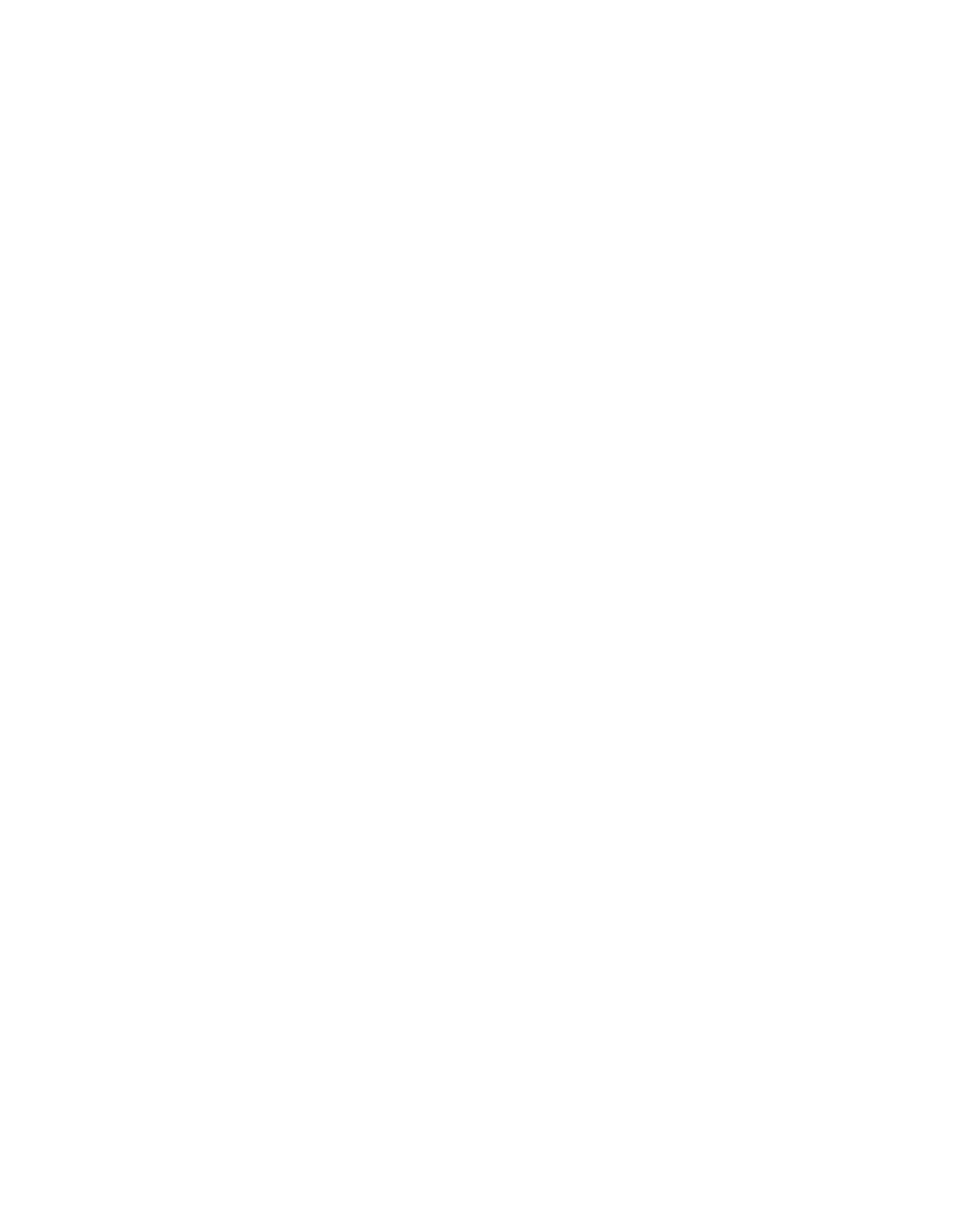### MATHEMATICAL STRATEGIES IN THE COARSE-GRAINING OF EXTENSIVE SYSTEMS: ERROR QUANTIFICATION AND ADAPTIVITY

#### MARKOS A. KATSOULAKIS<sup>∗</sup>, PETR PLECHA´Cˇ † , LUC REY-BELLET‡ , AND DIMITRIOS K. TSAGKAROGIANNIS§

Abstract. In this paper we continue our study of coarse-graining schemes for stochastic manybody microscopic models started in [17, 20], focusing on equilibrium stochastic lattice systems. Using cluster expansion techniques we expand the exact coarse-grained Hamiltonian around a first approximation and derive higher accuracy schemes by including more terms in the expansion. The accuracy of the coarse-graining schemes is measured in terms of information loss, i.e., relative entropy, between the exact and approximate coarse-grained Gibbs measures. We test the effectiveness of our schemes in systems with competing short and long range interactions, using an analytically solvable model as a computational benchmark. Furthermore, the cluster expansion in [20] yields sharp a posteriori error estimates for the coarse-grained approximations that can be computed on-the-fly during the simulation. Based on these estimates we develop a numerical strategy to assess the quality of the coarse-graining and suitably refine or coarsen the simulations. We demonstrate the use of this diagnostic tool in the numerical calculation of phase diagrams.

Key words. coarse-graining, a posteriori error estimate, adaptive coarse-graining, relative entropy, lattice spin systems, Coarse Grained Monte Carlo method, Gibbs measure, cluster expansion.

#### AMS subject classifications. 65C05, 65C20, 82B20, 82B80, 82-08

1. Introduction. Microscopic extended systems with complex and multi-scale interactions are one of the primary quantitative modeling tools in a broad spectrum of scientific disciplines ranging from materials and polymers to biological systems. Such systems are typically simulated by Molecular Dynamics (MD) or Monte Carlo (MC) methods. However, despite substantial progress in available algorithms, such molecular simulations are typically limited to short length and time scales, compared to device sizes and morphologies observed in experiments. If a reliable coarse-graining method is available, i.e., a new model, derived from the microscopic one, that involves only a reduced number of variables, it can provide a powerful computational tool for speeding-up molecular and multi-scale simulations.

Coarse-graining methods have a long history in the applied sciences and engineering literature. In particular, in polymer science, a sophisticated array of methods have been developed recently, and they are, in spirit, closely related to our proposed methodologies. In the coarse-graining of macromolecules the primary goal is to group together, in a systematic manner, several atoms on a macromolecule, creating an effective new chain, as means of reducing the degrees of freedom of the original system, see for instance [31, 8, 4, 10]. Key challenges here include the presence of complex short and long range interactions, the off-lattice nature of the models, as well as the typical issues related to the high dimensional integrations necessary for extensive systems. The integration issue is handled by adopting a semi-empirical strategy that allows the break-up of the computational task into simpler, lower dimensional integrations by assuming some additional structure on the coarse-grained interactions; for instance eliminating multi-body terms and assuming a particular form for the

<sup>∗</sup>Department of Mathematics, University of Massachusetts (markos@math.umass.edu).

<sup>†</sup>Mathematics Institute, University of Warwick (plechac@maths.warwick.ac.uk).

<sup>&</sup>lt;sup>‡</sup>Department of Mathematics, University of Massachusetts( $1r7q$ @math.umass.edu).

<sup>§</sup> Max Planck Institute for Mathematics in the Sciences, (tsagkaro@mis.mpg.de).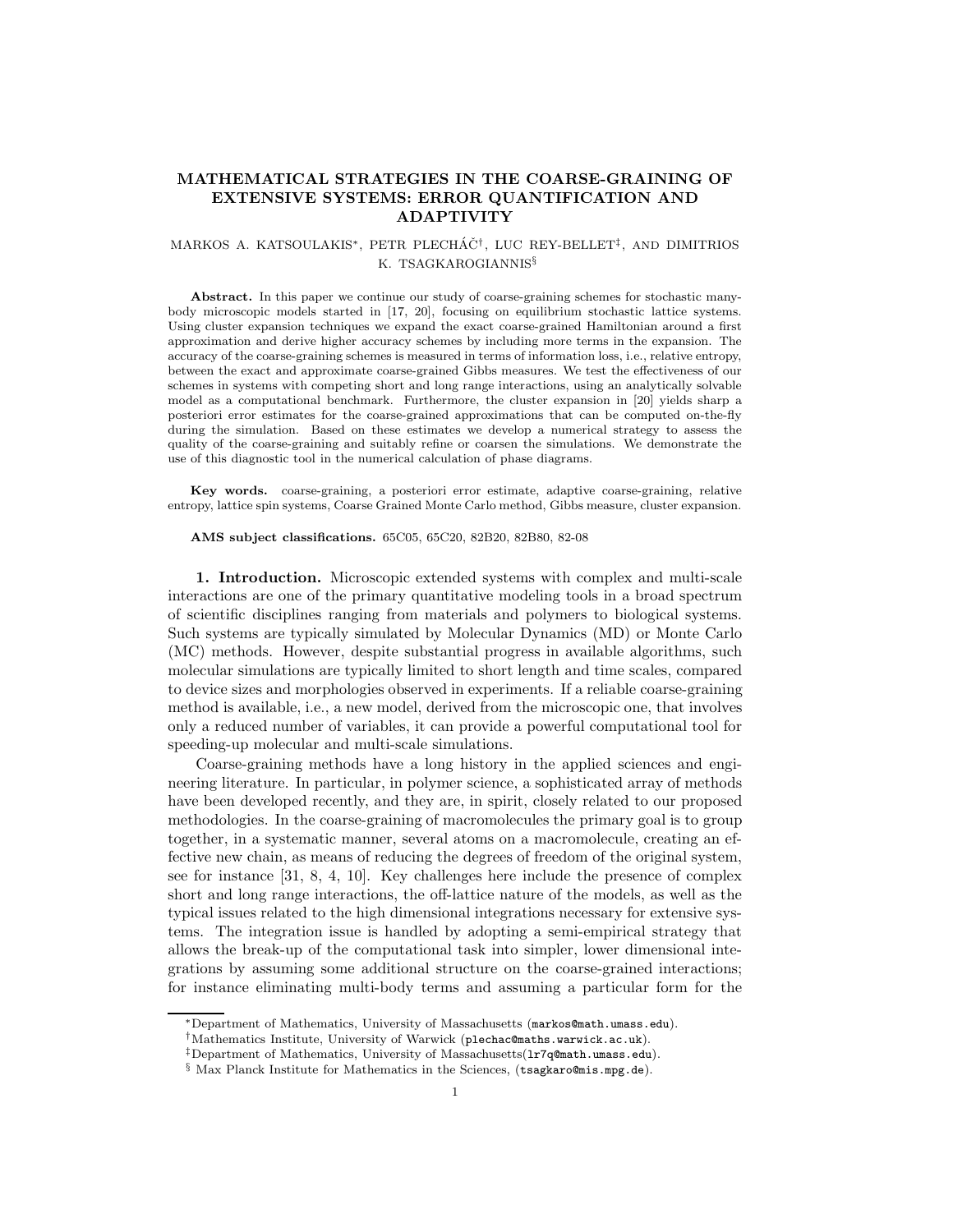coarse-grained bonded and non-bonded interactions. An alternative, statistics-based, approach for the coarse-graining of macromolecules was also developed recently, [27]. In this method a parametrization of coarse-grained potentials assumed to be of a known functional form e.g. Lennard-Jones, is optimized sequentially, against pair distribution functions obtained from atomistic simulations. The reverse procedure of coarse-graining, i.e., reproducing the microscopic properties directly from CG simulations is an issue arising extensively in the polymer science literature, [32, 27]. The main idea is that computationally inexpensive CG simulations are expected to reproduce the large scale structure; subsequently microscopic information will be added through a process of microscopic reconstruction, reversing the coarse-graining. Mathematical results on error quantification for this issue were first obtained in the context of lattice systems in [18, 22].

Although coarse-graining methods can provide a powerful computational tool in molecular simulations, it has been also observed that in some regimes important macroscopic properties may not be captured properly, [1, 28]. For example, in coarsegrained Monte Carlo (CGMC) simulations for lattice systems, hysteresis and critical behavior are not captured adequately for short and intermediate range potentials, while CGMC performs well in the case of long-range interactions, [19, 20]. Relying on these observations, we initiate here a systematic study of coarse-graining methods, from the point of view of numerical analysis where error is estimated in view of a specified tolerance.

We restrict ourselves to stochastic (Ising-type) lattice systems as a paradigm of hierarchical coarse-graining because they are, mathematically and computationally, more tractable than, for instance, off-lattice deterministic systems such as in MD. Furthermore lattice systems are of interest on their own as they are widely used in stochastic modeling and Monte Carlo simulations, [24]. Such a system, on a lattice with N sites, is specified by translation invariant microscopic Hamiltonians  $H_N(\sigma)$ ( $\sigma$  is the microscopic configuration) and an a priori Bernoulli measure  $P_N(d\sigma)$ . To coarse-grain we subdivide the lattice into M coarse cells and define a new configuration  $\eta$  given by the total magnetization in each coarse cell. An exact coarse-grained Hamiltonian  $H_M(\eta)$  is given the renormalization group map [9, 15]

$$
e^{-\beta \bar{H}_M(\eta)} = \int e^{-\beta H_N(\sigma)} P_N(d\sigma|\eta) , \qquad (1.1)
$$

where  $P_N(d\sigma|\eta)$  is the probability of having a microscopic configuration  $\sigma$  given a configuration  $\eta$  at the coarse level. However, due to the high-dimensional integration,  $H_M(\eta)$  cannot be easily calculated explicitly and thus used in numerical simulations. Our perspective is to approximate it by viewing it as a perturbation of a, well-chosen, coarse-grained approximating Hamiltonian  $\bar{H}_{M}^{(0)}$ , for instance the one suggested in  $[17, 19]$  (see  $((2.12))$  below) or in  $[13, 14]$  where it was constructed using a wavelet expansion. In [20] we proved that, using a cluster expansion, one can expand  $\bar{H}_M(\eta)$ around  $\bar{H}_{M}^{(0)}$ :

$$
\bar{H}_M(\eta) = \bar{H}_M^{(0)}(\eta) + \bar{H}_M^{(1)}(\eta) + \dots + \bar{H}_M^{(p)}(\eta) + \mathcal{O}(\epsilon^{p+1}), \tag{1.2}
$$

where the correction terms  $\bar{H}_{M}^{(1)}, \bar{H}_{M}^{(2)} \cdots$  can be calculated explicitly. The small parameter  $\epsilon$  is given in (2.16) and depends on the characteristics of the coarse-graining, the potential and the inverse temperature.

The choice of this first approximation  $\bar{H}_{M}^{(0)}$  is crucial to our method and it should, (i) be computable explicitly, analytically as in [13, 17] or numerically and (ii) satisfy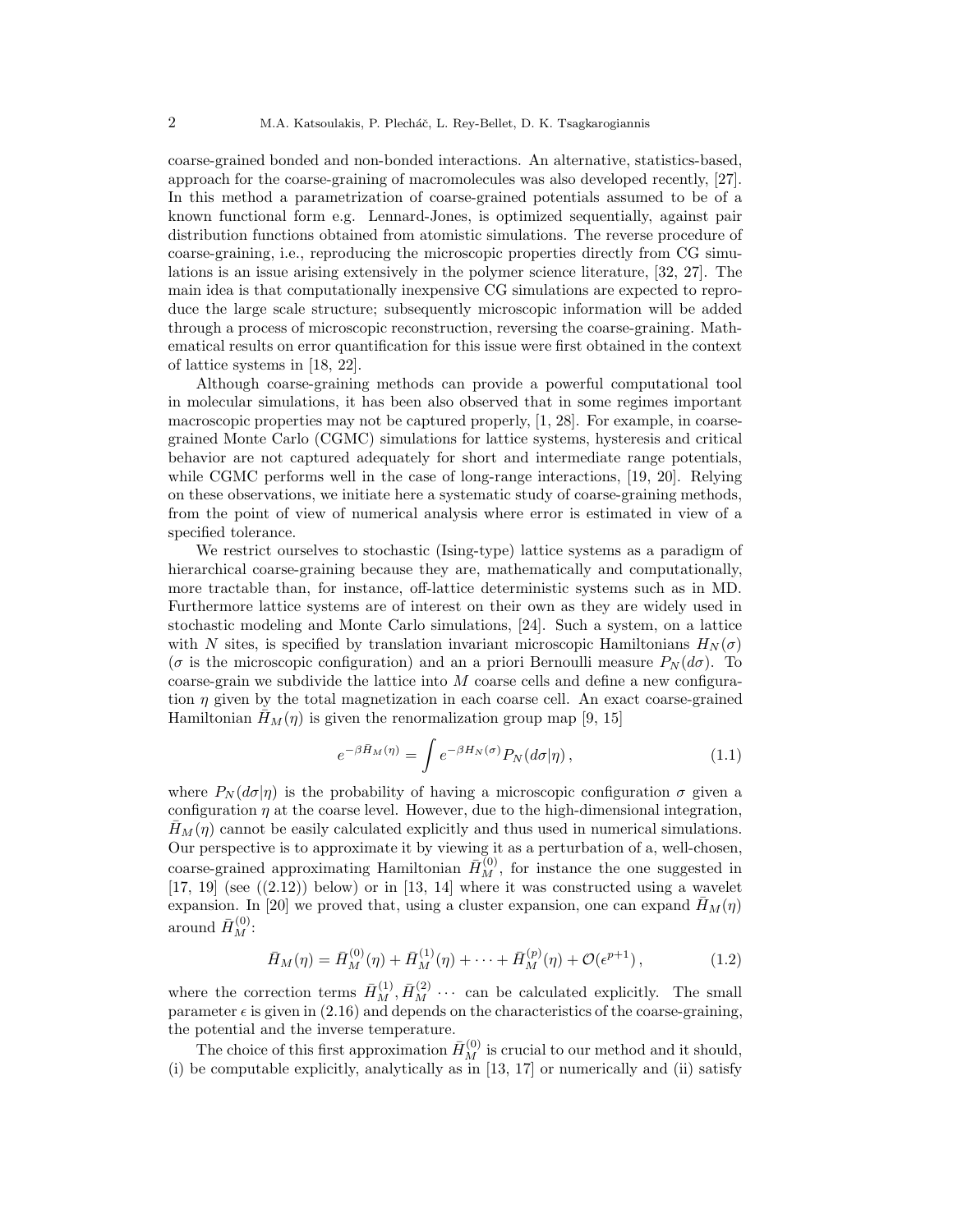good a-priori estimate with respect to the microscopic Hamiltonian (see Section 2.2). Cluster expansions are widely used in statistical physics (see e.g. [29] for an overview); in particular the cluster expansions around mean field models (e.g. [30, 5, 2, 26]) used to analyze critical behavior are conceptually related to ours. Our focus is however more on the computational schemes and related numerical analysis questions.

The error estimates in this paper provide bounds, in terms of relative entropy or information loss, between the exactly coarse-grained Gibbs measure associated with  $H_M(\eta)$  and the approximate, computable, coarse-grained Gibbs measures obtained by truncating the Hamiltonian in (1.2). Error estimates between measures are natural and useful since the measures determine the most likely configurations observed in simulations and the relative entropy estimates quantify the information compression depending on the truncation level in (1.2).

In [20] we tested our numerical schemes, focusing either short/intermediate or long range interactions, assessing the effectiveness of the method, especially in phase transition regimes. We continue here our computational explorations for systems with more complex, combined short and long range interactions. Such interactions arise in many realistic microscopic systems, one notable example being in macromolecules discussed earlier and in Section 5 below. We assess the coarse-graining schemes by (a) comparing them to fully resolved numerical simulations, and (b) using an analytically solvable model with short and long range interactions due to M. Kardar, [16] as a computational benchmark.

Another consequence of the analysis in [20] is to provide a posteriori estimates on the coarse-graining error, i.e., they can be computed *during* a coarse-grained simulation and are expressed exclusively in terms of the coarse variables  $\eta$ . For instance, for the scheme based on  $\bar{H}_{M}^{(0)}(\eta)$ , the a posteriori error (see (1.2)) involves only  $\bar{H}_{M}^{(1,2)}(\eta)$ plus a controlled error of order  $\mathcal{O}(\epsilon^{2+1})$ . In Section 3 we track, on-the-fly, these a posteriori estimates throughout our simulations. They serve as a diagnostic tool for the quality of the numerical coarse-graining and indicate whether a given level of coarse-graining produces large error and thus needs to be refined, or whether we can safely use a coarser scale and speed up the simulations. This approach leads to an adaptive coarse-graining of the microscopic system which relies on the fact that the coarse-grained schemes in [19, 20] form a hierarchy of models allowing a seamless transition between microscopic and coarser resolutions. We demonstrate the advantages of such an adaptative approach in the numerical calculation of phase diagrams for systems with combined short and long range interactions. Most of the phase diagram can be constructed with very coarse (inexpensive) simulations, while the critical, phase transition regimes, require finer, even fully resolved simulations. The transitions from finer to coarser scales and back are done on-the-fly, using the a posteriori error computation.

Acknowledgments: The research of M.K. was partially supported by DE-FG02- 05ER25702, NSF-DMS-0413864 and NSF-ITR-0219211. The research of P.P. was partially supported by NSF-DMS-0303565. The research or L.R-B. was partially supported by NSF-DMS-0605058. M.K. and P.P. thank Dr. Vagelis Harmandaris for many valuable discussions regarding the coarse-graining of polymer systems.

2. Summary of theoretical results. In this section we outline our coarsegraining strategy for lattice models of Ising type and, briefly, review the results on related coarse-garining methods obtained in [20] to which we refer for more details and proofs.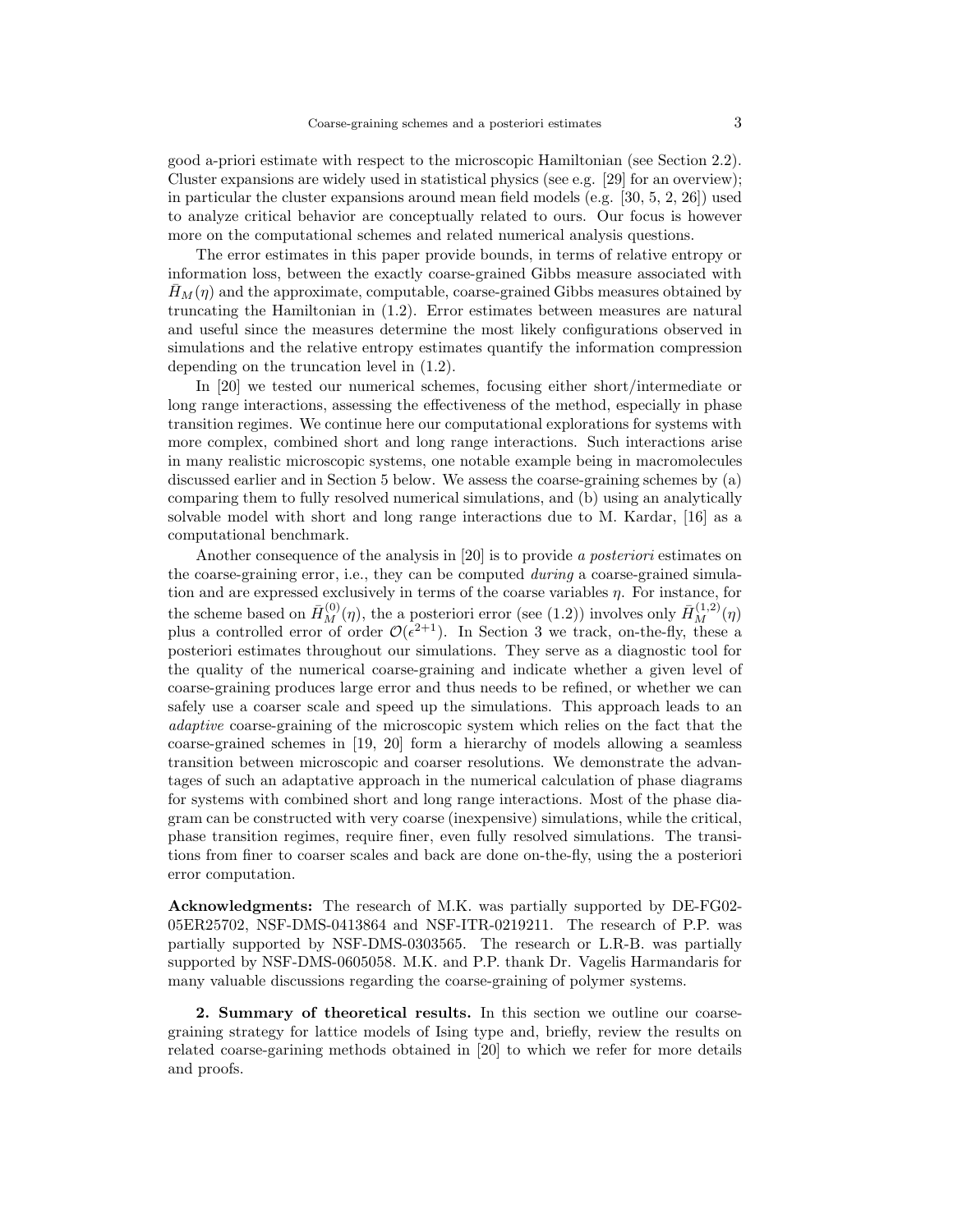2.1. Microscopic lattice models. Let us consider a spin system on the cubic d-dimensional lattice  $\Lambda_N = \{x \in \mathbb{Z}^d : 0 \leq x_i \leq n-1\}$  with  $N = n^d$  lattice sites. At each site  $x \in \Lambda_N$ , the spin  $\sigma(x)$  takes value in  $\{-1, +1\}$  and we denote by  $\sigma =$  ${\{\sigma(x)\}}_{x\in\Lambda_N} \in \mathcal{S}_N := {\{-1,+1\}}^{\Lambda_N}$  a configuration on  $\Lambda_N$ . The Hamiltonian of the system is given by

$$
H_N(\sigma) = -\frac{1}{2} \sum_{x \in \Lambda_N} \sum_{y \neq x} J(x - y) \sigma(x) \sigma(y) + h \sum_{x \in \Lambda_N} \sigma(x) , \qquad (2.1)
$$

where the two-body inter-particle potential  $J$  describes the interaction between individual spins and  $h$  is an external field. For simplicity we assume that periodic boundary conditions are imposed on the system. The finite-volume equilibrium states of the system are given by the canonical Gibbs measure

$$
\mu_{N,\beta}(d\sigma) = \frac{1}{Z_N} e^{-\beta H_N(\sigma)} P_N(d\sigma), \qquad (2.2)
$$

where  $\beta$  is the inverse temperature,  $Z_N$  is the partition function, and  $P_N(d\sigma)$ , the prior distribution on  $S_N$ , is the product measure

$$
P_N(d\sigma) = \prod_{x \in \Lambda_N} \rho(d\sigma(x)),
$$

where  $\rho(\sigma(x) = +1) = \rho(\sigma(x) = -1) = \frac{1}{2}$  is the distribution of a Bernoulli random variable for each  $x \in \Lambda_N$ .

2.2. Coarse-graining strategy. We now turn to our coarse-graining strategy which consists of three main steps.

**Step 1.** Coarse graining of the configuration space. We partition the lattice  $\Lambda_N$ into  $M = m<sup>d</sup>$  disjoint cells with each cell containing  $Q = q<sup>d</sup>$  lattice points so that  $N = n^d = MQ = m^dq^d$ . We define a coarse lattice  $\bar{\Lambda}_M = \{k \in \mathbb{Z}^d : 0 \leq k_i < m - 1\}$ and to each  $k \in \bar{\Lambda}_M$  we associate the coarse cell  $C_k = \{x \in \Lambda_N : qk_i \leq x_i < q(k_i+1)\}.$ We will refer to  $Q$  as the level of coarse graining  $(Q = 1$  corresponds to no coarse graining).

In each cell  $C_k$  we define a new spin variable  $\eta(k) \in \{-Q, -Q+2, \ldots, Q\}$  given by

$$
\eta(k) = \sum_{x \in C_k} \sigma(x) \,,
$$

i.e.,  $\eta(k)$  is the total spin in  $C_k$ . The configuration space for the coarse grained system is  $\mathcal{S}_M \equiv \{-Q, -Q+\overline{2}, \ldots, Q\}^{\bar{\Lambda}_M}$  and we denote  $\eta = \{\eta(k)\}_{k \in \bar{\Lambda}_M}$  a configuration on the coarse lattice  $\bar{\Lambda}_M$ . It is also convenient to introduce the coarse-graining map  $\mathbf{F}: \mathcal{S}_N \to \bar{\mathcal{S}}_M$  given by  $\mathbf{F}(\sigma) = \eta$  which assigns a configuration on the coarse lattice  $\bar{\Lambda}_M$  given a configuration on the microscopic lattice  $\Lambda_N$ . An equivalent coarse grained variable, which we shall also use later, is

$$
\alpha(k) := \text{card}\left\{x \in C_k : \sigma(x) = +1\right\} = \#\left\{x \in C_k : \sigma(x) = +1\right\} \tag{2.3}
$$

which takes values in  $\{0, 1, \ldots, Q\}$ . The two equivalent coarse variables are related by  $\eta = 2\alpha - Q$  or  $\alpha = \frac{\eta + Q}{2}$ .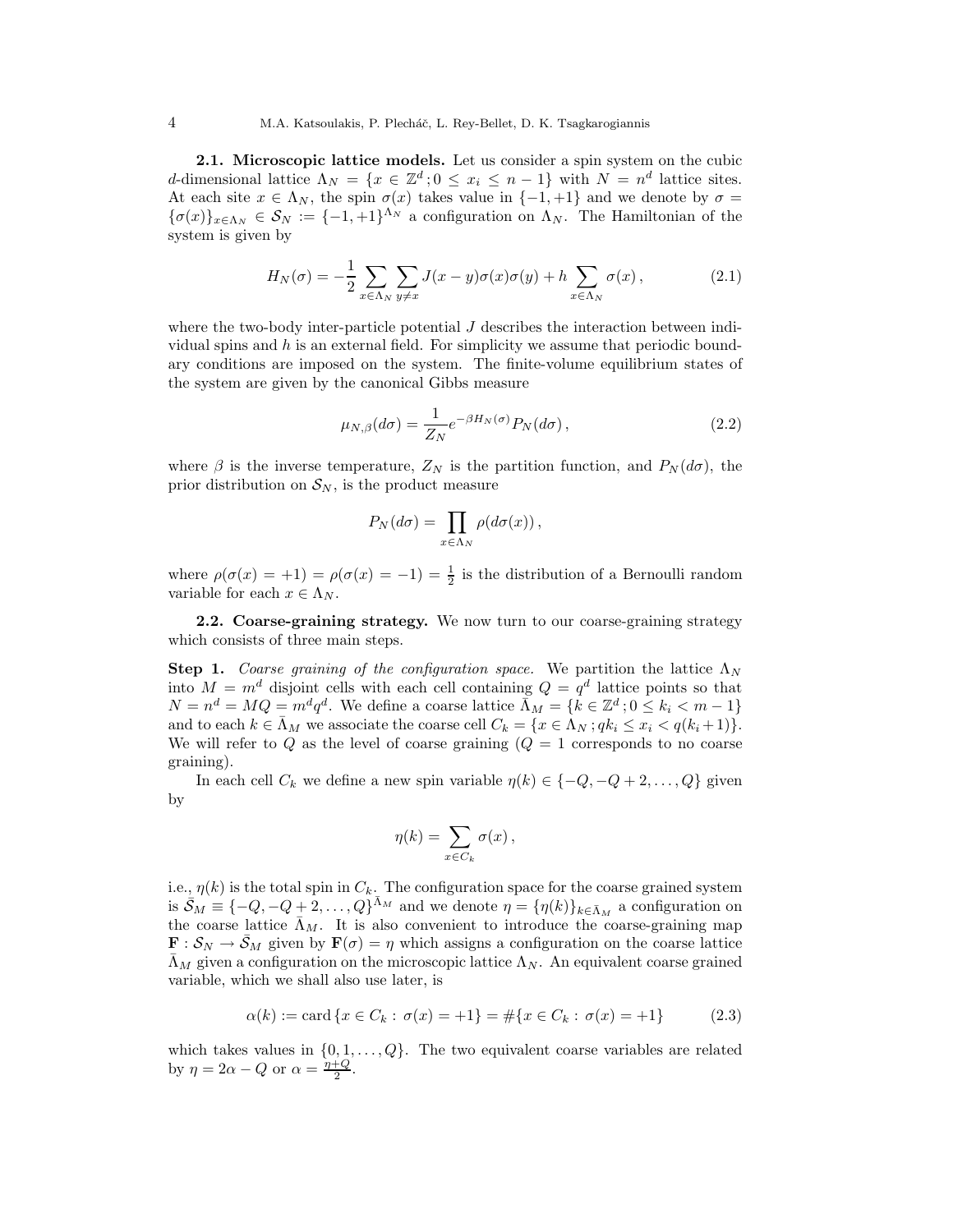**Step 2.** Coarse-graining of the prior distribution. The prior distribution  $P_N$  on  $S_N$ induces a new prior distribution on  $\bar{S}_M$  given by  $\bar{P}_M = P_N \circ \mathbf{F}^{-1}$ , i.e.,

$$
\bar{P}_M(\eta) = P_N(\sigma : \mathbf{F}(\sigma) = \eta).
$$

We note two simple, but important facts, which follow immediately from the definition of F.

• The probability measure  $\bar{P}_M(d\eta)$  is a product measure

$$
\bar{P}_M(d\eta) = \prod_{k \in \bar{\Lambda}_M} \bar{\rho}(d\eta(k)) \quad \text{with} \quad \bar{\rho}(\eta(k)) = \left(\frac{Q}{\frac{\eta(k)+Q}{2}}\right) \left(\frac{1}{2}\right)^Q.
$$

• The conditional probability measure  $P_N(d\sigma|\eta)$  is a product measure

$$
P_N(d\sigma|\eta) = \prod_{k \in \bar{\Lambda}_M} \tilde{\rho}_{k,\eta(k)}(d\sigma), \qquad (2.4)
$$

where  $\tilde{\rho}_{k,\eta(k)}(d\sigma)$  depends only on  $\{\sigma(x)\}_{x\in C_k}$ ; for example we have

$$
\tilde{\rho}_{k,\eta(k)}(\sigma(x) = 1) = \frac{\eta(k) + Q}{2Q} \text{ and } \tilde{\rho}_{k,\eta(k)}(\sigma(x) = -1) = \frac{Q - \eta(k)}{2Q}. \quad (2.5)
$$

For a function  $f = f(\sigma)$  the corresponding conditional expectation is given by

$$
\mathbb{E}[f|\eta] = \int f(\sigma) P_N(d\sigma|\eta) = \int f(\sigma) \prod_k \tilde{\rho}_{k,\eta(k)}(d\sigma). \tag{2.6}
$$

Step 3. Coarse-graining of the Hamiltonian. We define an exact coarse-grained Hamiltonian  $H_M(\eta)$  by using the renormalization group block averaging transformation (also known as Kadanoff transformation), i.e.,

$$
e^{-\beta \bar{H}_M(\eta)} = \mathbb{E}[e^{-\beta H_N}|\eta]. \tag{2.7}
$$

Given the Hamiltonian  $\bar{H}_M(\eta)$  we define the corresponding Gibbs measure on  $\bar{S}_M$  by

$$
\bar{\mu}_{M,\beta}(d\eta) = \frac{1}{\bar{Z}_M} e^{-\beta \bar{H}_M(\eta)} \bar{P}_M(d\eta). \tag{2.8}
$$

The factor  $\beta$  in front of  $\bar{H}_M$  is merely a convention as, in general, the Hamiltonian  $\bar{H}_M$  depends itself on  $\beta$  in a nonlinear way. From a practical, and computational, point of view the nonlinear Kadanoff transformation, even for moderately large N, is impossible to compute directly, and our goal is to present a rather systematic way of calculating explicit approximations of the coarse-grained Hamiltonian  $H_M$ , to any given degree of accuracy. Our approach consists of two distinct substeps:

Step 3a: Find a "good" first approximation  $\bar{H}_{M}^{(0)}(\eta)$  for the exact coarse-grained  $\bar{H}_M(\eta)$ . Since  $\bar{H}_M(\eta)$ , of course, is unknown, a convenient way to quantify our first approximation is to *require* the following a-priori estimate on  $\bar{H}_{M}^{(0)}(\eta)$ : If  $\mathbf{F}(\sigma) = \eta$ then

$$
\frac{\beta}{N} \left| H_N(\sigma) - \bar{H}_M^{(0)}(\eta) \right| = O(\epsilon)
$$
\n(2.9)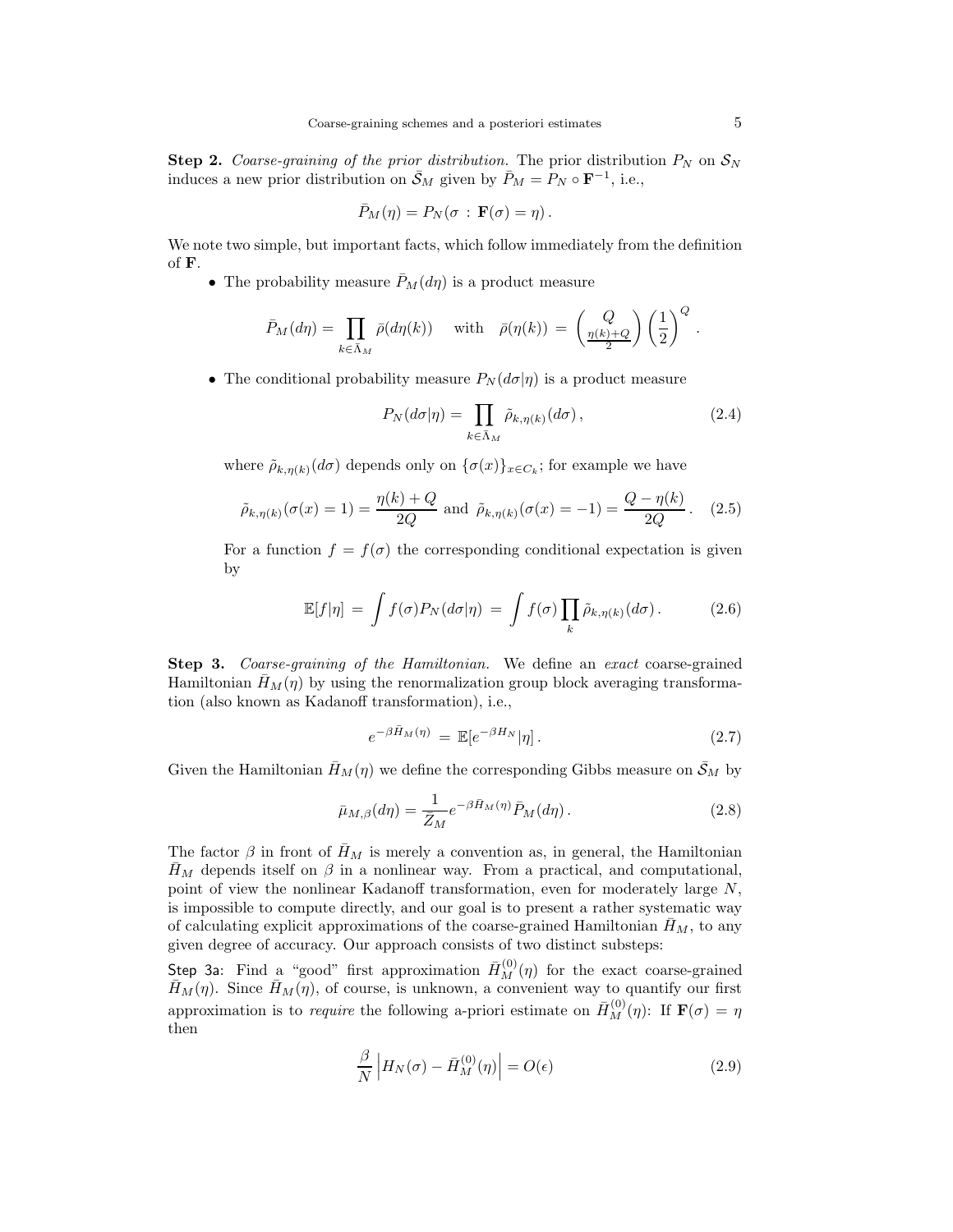for a suitable chosen small parameter  $\epsilon$ . We include  $\beta$  on the left hand side of this estimate since  $\beta$  multiplies the Hamiltonian in the Gibbs measure. It is important to note that the choice of  $\bar{H}_{M}^{(0)}(\eta)$  is not given a-priori, nor necessarily unique: a good choice of  $\bar{H}_{M}^{(0)}(\eta)$  should take into account all the properties of the system, e.g., temperature, range of the interaction, oscillations of the interactions, and so on. We will discuss one such choice [19, 20] and its range of applicability in the next section.

Step 3b: Using the initial approximation  $\bar{H}_M^{(0)}(\eta)$  we rewrite the exact coarse-graining as (1.1), or

$$
\bar{H}_M(\eta) = \bar{H}_M^{(0)}(\eta) - \frac{1}{\beta} \log \mathbb{E}[e^{-\beta (H_N(\sigma) - \bar{H}_M^{(0)}(\eta))}|\eta]. \tag{2.10}
$$

The usefulness of this formula lies in the estimate (2.9), the fact  $H_N(\sigma) - \bar{H}_M^{(0)}(\eta)$ is a sum of local interactions, and the fact the conditional probability  $P_N(d\sigma|\eta)$  is a product measure at the coarse level. These facts put us, at least in principle, in the domain of applicability of cluster expansion techniques which allow a rigorous expansion of  $H_M$  in power of  $\epsilon$ .

REMARK 2.1. For fixed  $N$  the Kadanoff transformation is always well-defined. However, from a physical point of view, one should be able to construct  $H_M(\eta)$ , for all  $M$ , as a sum of translation-invariant local many body-interactions. In this respect it is known that the Kadanoff transformation suffers some relatively mild pathologies at very low temperatures [33, 3] but this will not affect our discussion in the parameter ranges where our techniques apply.

2.3. Coarse-grained Hamiltonians and error estimates. We provide a concrete example where the strategy outlined in Sect. 2.2 has been carried out successfully [20]. In particular it covers the case of system with long-range interactions which is physically relevant and computationally challenging. In a subsequent paper [21] we will discuss another choice of  $\bar{H}_{M}^{(0)}$  which is more adapted for systems with strong competition between short and long-range interactions.

In order to state our assumptions on the interactions let us consider a function  $V : \mathbb{R}^+ \to \mathbb{R}$ , such that  $V(r) = 0$  for  $|r| \ge 1$  and let us assume that potential  $J(x-y)$ has the form

$$
J(x - y) = \frac{1}{L^d} V\left(\frac{1}{L}|x - y|\right), \quad x, y \in \Lambda_N,
$$
\n(2.11)

so that each site interacts with its neighbors up to a distance of L. The factor  $1/L^d$ in  $(2.11)$  is a normalization which ensures that the strength of the potential J is essentially independent of L and  $\simeq \int |V| dr$ . This allows us to consider the interaction range L as an independent parameter of the system.

We define the first approximation  $\bar{H}_{M}^{(0)}(\eta)$  by simply averaging the Hamiltonian  $H_N$  over coarse cells, i.e., we set

$$
\bar{H}_M^{(0)}(\eta) \equiv \mathbb{E}[H_N|\eta]. \tag{2.12}
$$

A simple computation using the conditional probability  $P_N(d\sigma|\eta)$  shows that for  $x, y \in$  $C_k$  we have

$$
\mathbb{E}[\sigma(x)|\eta] = \frac{\eta(k)}{Q}, \quad \mathbb{E}[\sigma(x)\sigma(y)|\eta] = \frac{\eta(k)^2 - Q}{Q(Q-1)}.
$$
\n(2.13)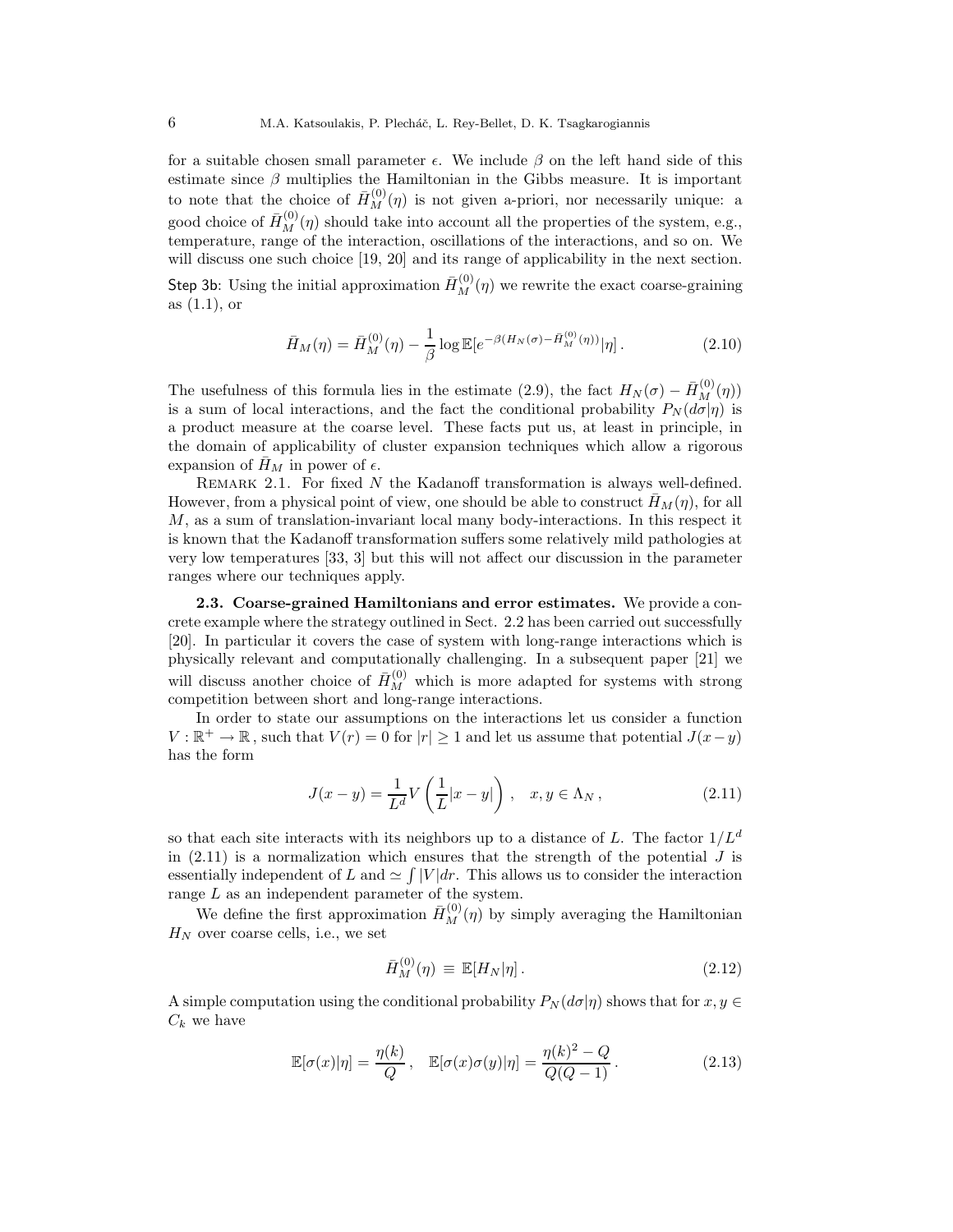Using the factorization property of  $P_N(d\sigma|\eta)$  one obtains

$$
\bar{H}_M^{(0)}(\eta) = -\frac{1}{2} \sum_k \sum_{l \neq k} \bar{J}(k-l)\eta(k)\eta(l) - \frac{1}{2} \sum_k \bar{J}(0)(\eta^2(k) - Q) + h \sum_k \eta(k),
$$

where

$$
\bar{J}(k-l) = \frac{1}{Q^2} \sum_{x \in C_k, y \in C_l} J(x-y), \text{ for } k \neq l,
$$
  

$$
\bar{J}(0) = \frac{1}{Q(Q-1)} \sum_{x,y \in C_k, y \neq x} J(x-y), \text{ for } k = l.
$$

In  $\bar{H}_{M}^{(0)}(\eta)$  the potential  $J(x-y)$  is replaced by its average over a coarse cell and therefore the error for the potential is proportional to

$$
E_{kl}(x - y) := J(x - y) - \bar{J}(k - l), \quad x \in C_k, y \in C_l,
$$

which measures the variation of the potential  $J(x - y)$  over a cell. An estimate on the error is provided by the following lemma, see [20]

LEMMA 2.1. (Identification of a small parameter) Assume that  $J$  satisfies  $(2.11)$ and  $V(r)$  is  $\mathcal{C}^1$ .

1. There exists a constant  $C > 0$  such that, if  $x \in C_k$  and  $y \in C_l$ , we have

$$
|J(x - y) - \bar{J}(k - l)| \le 2 \frac{q}{L^{d+1}} \sup_{\substack{x' \in C_k, \\ y' \in C_l}} \|\nabla V(x' - y')\|.
$$
 (2.14)

2. There exists a constant  $C > 0$  such that, if  $\mathbf{F}(\sigma) = \eta$ , we have

$$
\frac{1}{N} \left| H_N(\sigma) - \bar{H}_M^{(0)}(\eta) \right| \le C \frac{q}{L} \|\nabla V\|_{\infty}.
$$
\n(2.15)

While the estimate in Lemma 2.1 is not optimal it adequately identifies a small parameter

$$
\epsilon \equiv C\beta \frac{q}{L} \|\nabla V\|_{\infty},\qquad(2.16)
$$

which encapsulates the various factors influencing our coarse-graining method: (i) Ratio  $q/L$  of the coarse cell size compared to the interaction range; (ii) Temperature; (iii) Variations of the potential. Clearly, improved estimates can be obtained when the interaction potential  $J(x - y)$  has long-range decay properties.

Using a cluster expansion, the main result proved in [20] is

THEOREM 2.2. (Expansion of the Hamiltonian) Assume that  $J$  satisfies (2.11) and that  $V(r)$  is  $C^1$ . Then there exists a constant  $\delta_0 > 0$  such that if  $Q\epsilon < \delta_0$ , the Hamiltonian  $\bar{H}_M(\eta)$  can be expanded into a convergent series

$$
\bar{H}_M(\eta) = \sum_{p=0}^{\infty} \bar{H}_M^{(p)}(\eta) ,
$$

where each term  $\bar{H}_{M}^{(p)}(\eta)$  is a sum of finite-range translation invariant many-body potentials and we have the following error bounds, uniformly in  $\eta$  and  $N$ ,

$$
\frac{\beta}{N}\left(\bar{H}_M(\eta)-(\bar{H}_M^{(0)}(\eta)+\ldots+\bar{H}_M^{(p)}(\eta)\right) = \mathcal{O}(\epsilon^{p+1}).
$$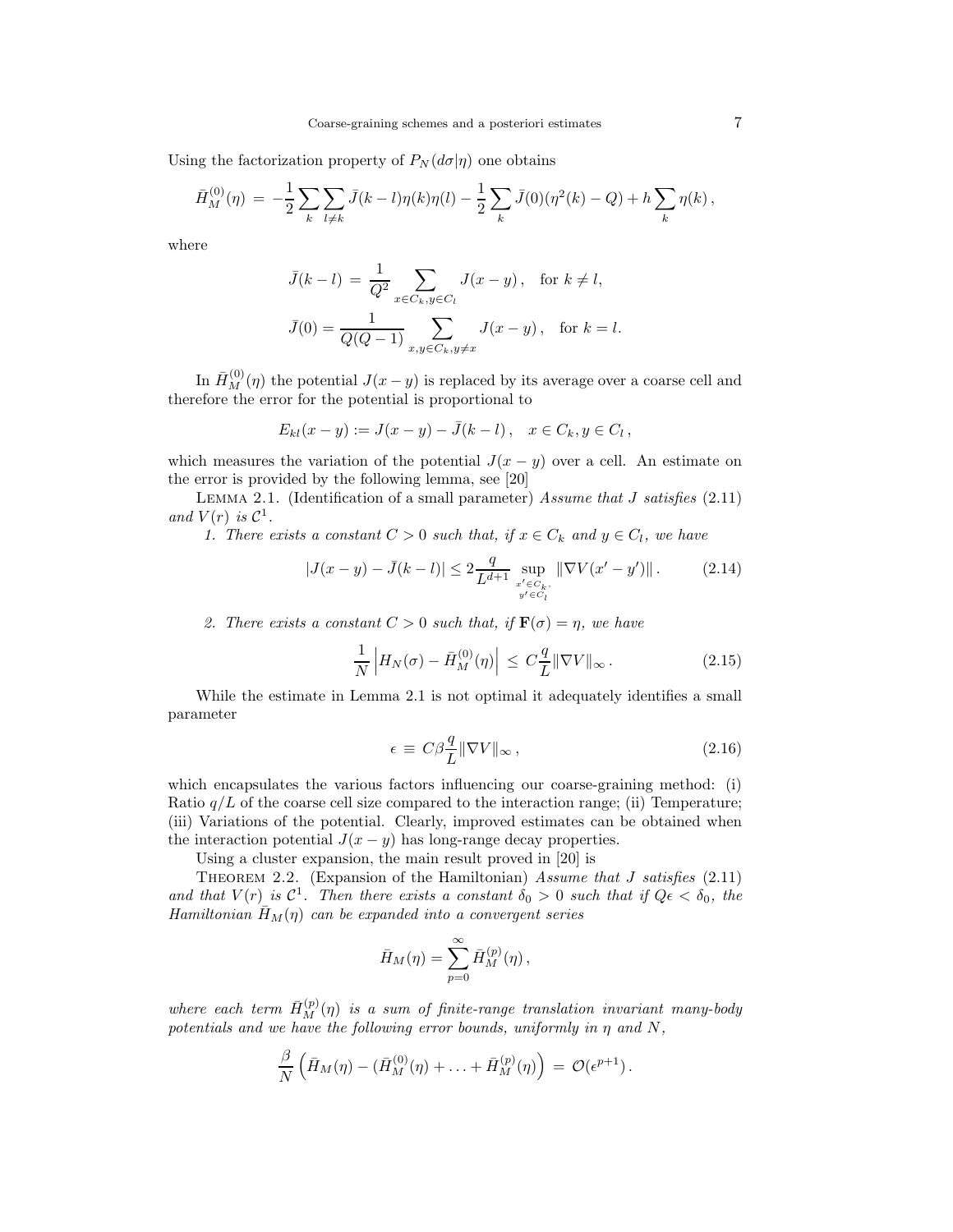It is important to note that the theorem provides an algorithm to compute the corrections, in principle, to any degree of accuracy. The first few terms have been calculated explicitly in [20] and are reproduced below.

While Theorem 2.2 gives error bounds at the level of the Hamiltonian, it is important to have error bounds for the corresponding Gibbs measure, since the latter determines the most probable states  $\eta$ . Truncating the expansion we obtained the following Gibbs measures

$$
\bar{\mu}^{(p)}_{M,\beta}(d\eta) \,=\, \frac{1}{\bar{Z}^{(p)}_M} e^{-\beta(\bar{H}^{(0)}_M(\eta)+...+\bar{H}^{(p)}_M(\eta))} \bar{P}_M(d\eta)\,.
$$

Coarse-graining is an information compression and therefore it is natural to measure errors in this context in terms of the relative entropy which, by definition, is a measure of the information loss. Recall that for two probability distribution  $\pi_1$  and  $\pi_2$  defined on a common finite state space S, the relative entropy of  $\pi_1$  with respect to  $\pi_2$  is defined as

$$
\mathcal{R}(\pi_1 | \pi_2) = \sum_{\sigma \in \mathcal{S}} \pi_1(\sigma) \log \frac{\pi_1(\sigma)}{\pi_2(\sigma)}.
$$

Furthermore since we are dealing with extended systems and and compressing local interactions, the errors will be extensive quantities and it is thus natural to measure the error per unit volume, i.e. in terms of the relative entropy per unit volume. Note that the exactness of the coarse-graining given by the Kadanoff transformation is expressed by the fact that (see [20] Sect. 1.3)

$$
\frac{1}{N}\mathcal{R}(\bar{\mu}_{M,\beta}|\mu_{N,\beta}\circ\mathbf{F}^{-1})\,=\,0\,.
$$

Using Theorem 2.2 one can prove the following estimates [20]

THEOREM 2.3. (Relative entropy error bounds)

$$
\frac{1}{N} \mathcal{R}(\bar{\mu}_{M,\beta}^{(0)} | \mu_{N,\beta} \circ \mathbf{F}^{-1}) = \mathcal{O}(\epsilon^2),
$$
  

$$
\frac{1}{N} \mathcal{R}(\bar{\mu}_{M,\beta}^{(p)} | \mu_{N,\beta} \circ \mathbf{F}^{-1}) = \mathcal{O}(\epsilon^{p+1}),
$$

where  $p = 2, \ldots$  and  $\epsilon$  is given by (2.16).

Note that, naively, one would expect the error for the measure  $\bar{\mu}^{(0)}$  constructed with the first approximation  $\bar{H}_{M}^{(0)}$  given in (2.12) to be  $\mathcal{O}(\epsilon)$ . The fact that it is actually  $\mathcal{O}(\epsilon^2)$  is due to cancellations which follow from the definition of  $\bar{H}_{M}^{(0)}$ .

2.4. Numerical coarse-graining schemes. Using the Hamiltonians provided by Theorem 2.2 we can construct a number of Monte-Carlo methods, at the coarselevel, to simulate the Gibbs measure  $\mu_{N,\beta}$ . We will use Metropolis-type algorithms in this paper, but other choices such as Arhenius dynamics can be used too.

The first scheme is based on the approximation based on  $H_M^{(0)}$  and has been extensively studied in [17, 19, 18, 22].

SCHEME 2.1 (2nd-order coarse-graining). The 2nd-order coarse-graining algorithm has the following characteristics

1. Hamiltonian:  $\bar{H}_{M}^{(0)}$ , see (2.12).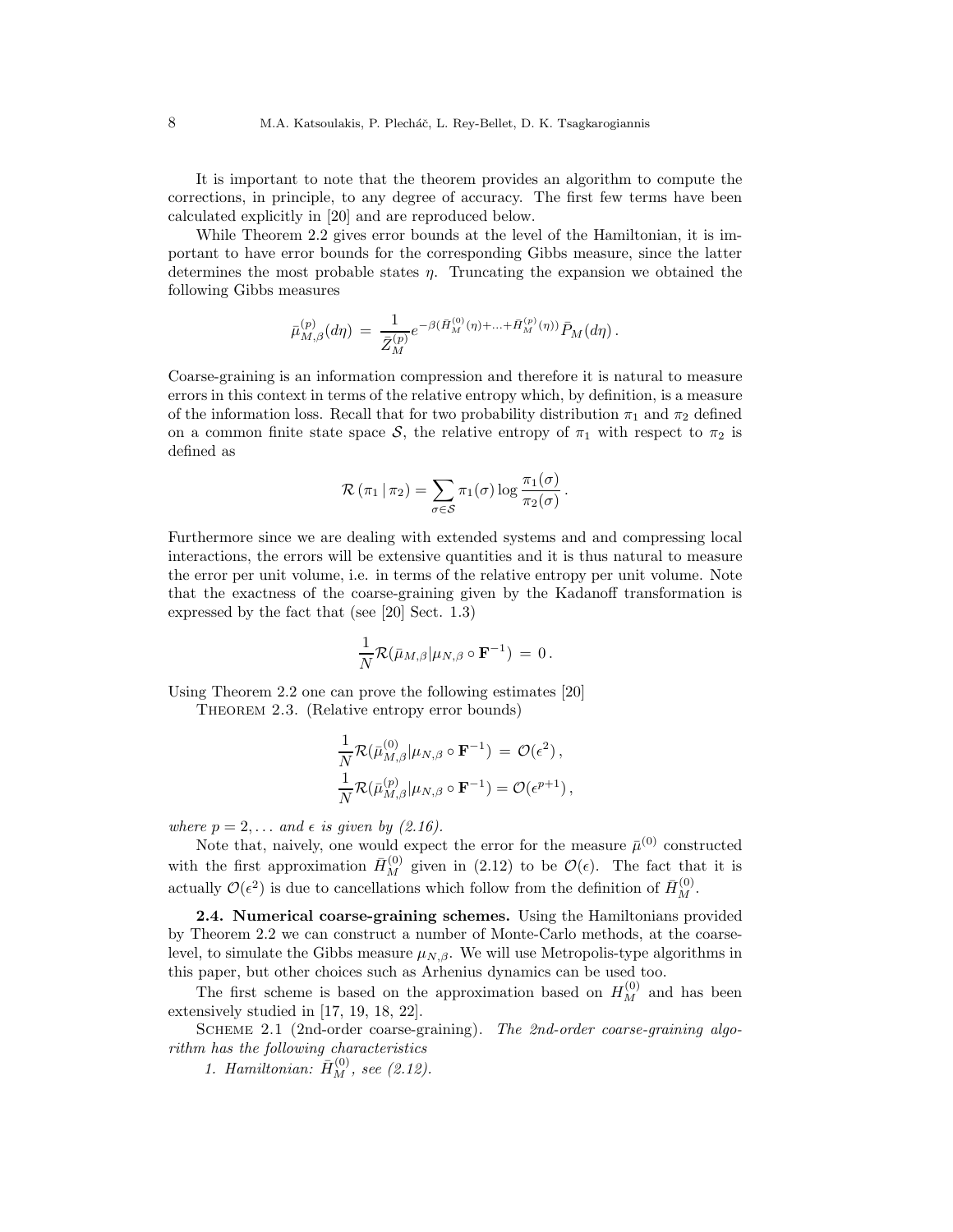Coarse-graining schemes and a posteriori estimates 9

\n- 2. Gibbs measure: 
$$
\bar{\mu}_{M,\beta}^{(0)}(d\eta) = \frac{1}{\bar{Z}_M^{(0)}} e^{-\beta \bar{H}_M^{(0)}(\eta)} \bar{P}_M(d\eta).
$$
\n- 3. Relative entropy error:  $\frac{1}{N} \mathcal{R}(\bar{\mu}_{M,\beta}^{(0)} | \mu_{N,\beta} \circ \mathbf{F}^{-1}) = \mathcal{O}(\epsilon^2).$
\n

Thus the scheme is second-order accurate.

Our second scheme is based on the expansion of the Hamiltonian in Theorem 2.2 and the error is  $\mathcal{O}(\epsilon^3)$ .

SCHEME 2.2 (3rd-order coarse-graining). The 3rd-order coarse-graining algorithm has the following characteristics

\n- 1. Hamiltonian: 
$$
\bar{H}_{M}^{(0)} + \bar{H}_{M}^{(1)} + \bar{H}_{M}^{(2)}
$$
.
\n- 2. Gibbs measure:  $\bar{\mu}_{M,\beta}^{(2)}(d\eta) = \frac{1}{\bar{Z}_{M}^{(2)}} e^{-(\bar{H}_{M}^{(0)} + \bar{H}_{M}^{(1)} + \bar{H}_{M}^{(2)})} \bar{P}_{M}(d\eta)$ .
\n- 3. Relative entropy error:  $\frac{1}{N} \mathcal{R}(\bar{\mu}_{M,\beta}^{(2)} | \mu_{N,\beta} \circ \mathbf{F}^{-1}) = \mathcal{O}(\epsilon^{3})$ .
\n

Thus the scheme is third-order accurate.

To provide explicit formulas for  $\bar{H}_{M}^{(1)}$  and  $\bar{H}_{M}^{(2)}$  it is convenient to express our results in terms of the variables  $\alpha(k)$ , i.e., the number of spins  $\sigma(x) = 1$  in the coarse cell  $C_k$ ), and  $\omega(k) = q - \alpha(k)$ . We introduce the following quantities, assuming in each case that all spins belong to a single cell but are located at different sites of the cells.

$$
E_1(\alpha) := \mathbb{E}[\sigma(x)|\alpha] = \frac{2\alpha - q}{q}
$$
\n(2.17)

$$
E_2(\alpha) := \mathbb{E}[\sigma(x)\sigma(y)|\alpha] = \frac{\alpha(\alpha - 1) - 2\alpha\omega + \omega(\omega - 1)}{q(q - 1)}
$$
(2.18)

$$
E_3(\alpha) := \mathbb{E}[\sigma(x)\sigma(y)\sigma(z)|\alpha] =
$$
  
= 
$$
\frac{\alpha(\alpha - 1)(\alpha - 2) - 3\alpha(\alpha - 1)\omega + 3\alpha(\omega - 1)\omega - (\omega - 2)(\omega - 1)\omega}{q(q - 1)(q - 2)}
$$
 (2.19)

$$
E_4(\alpha) := \mathbb{E}[\sigma(x)\sigma(y)\sigma(z)|\alpha] =
$$
  
= 
$$
\frac{\alpha(\alpha - 1)(\alpha - 2)(\alpha - 3) - 4\alpha(\alpha - 1)(\alpha - 2)\omega}{q(q - 1)(q - 2)(q - 3)} +
$$
  
+ 
$$
\frac{6\alpha(\alpha - 1)(\omega - 1)\omega - 4\alpha(\omega - 2)(\omega - 1)\omega + \omega(\omega - 1)(\omega - 2)(\omega - 3)}{q(q - 1)(q - 2)(q - 3)}.
$$
 (2.20)

Furthermore, we introduce the notation

$$
j_{kl}^1 := \sum_{\substack{x \in C_k \\ y \in C_l}} (J(x - y) - \bar{J}(k, l))^2
$$
\n(2.21)

$$
j_{kl}^2 := \sum_{\substack{x \in C_k \\ y, y' \in C_l}} (J(x - y) - \bar{J}(k, l))(J(x - y') - \bar{J}(k, l)) \tag{2.22}
$$

$$
j_{k_1k_2k_3}^2 := \sum_{\substack{x \in C_{k_1} \\ y \in C_{k_2}, z \in C_{k_3}}} (J(x - y) - \bar{J}(k_1, k_2)) (J(y - z) - \bar{J}(k_2, k_3)) \tag{2.23}
$$

If  $k_1 = k_2$  then we also impose that for  $x, y \in C_{k_1}$  we have  $y \neq x$ .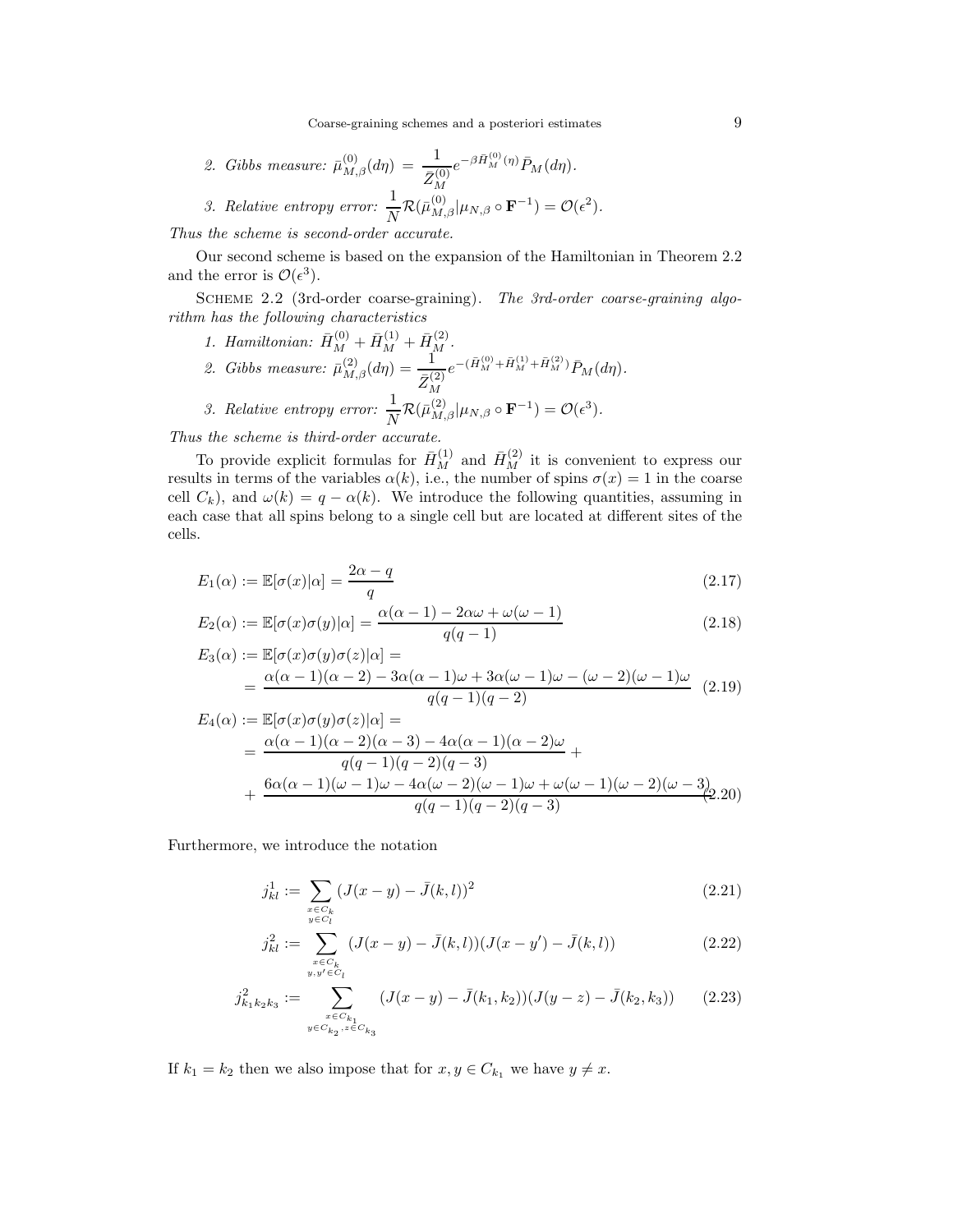Then we have

$$
-\bar{H}_{M}^{(1)}(\eta) = \frac{\beta}{8} \sum_{k} 4j_{kk}^{2} \left[ -E_{4}(\alpha(k)) + E_{2}(\alpha(k)) + \right]
$$
(2.24)  
+2j\_{kk}^{1}[E\_{4}(\alpha(k)) + 1 - 2E\_{2}(\alpha(k))] +  
+ \frac{\beta}{2} \sum\_{k < l} j\_{kl}^{1}[E\_{2}(\alpha(k))E\_{2}(\alpha(l)) - E\_{2}(\alpha(l)) - E\_{2}(\alpha(k)) + 1] +  
+ j\_{kl}^{2}[ -2E\_{2}(\alpha(k))E\_{2}(\alpha(l)) + E\_{2}(\alpha(k)) + E\_{2}(\alpha(l)) ] +  
+ \frac{\beta}{2} \sum\_{k, l \neq k} j\_{kkl}^{2}[ -E\_{3}(\alpha(k))E\_{1}(\alpha(l)) + 2E\_{1}(\alpha(k))E\_{1}(\alpha(l)) -  
- E\_{3}(\alpha(l))E\_{1}(\alpha(k)) ] . \tag{2.24}

and

$$
\bar{H}_{M}^{(2)}(\eta) = \beta \sum_{k_1} \sum_{k_2 > k_1} \sum_{k_3 > k_2} \sum_{k_4 > k_2 > k_3} \bar{j}_{k_1 k_2 k_3}^2 [-E_1(\alpha(k_1))E_2(\alpha(k_2))E_1(\alpha(k_3)) + E_1(\alpha(k_1))E_1(\alpha(k_3))]
$$
\n
$$
+ j_{k_2 k_3 k_1}^2 [-E_1(\alpha(k_2))E_2(\alpha(k_3))E_1(\alpha(k_1)) + E_1(\alpha(k_2))E_1(\alpha(k_1))]
$$
\n
$$
+ j_{k_3 k_1 k_2}^2 [-E_1(\alpha(k_3))E_2(\alpha(k_1))E_1(\alpha(k_2)) + E_1(\alpha(k_3))E_1(\alpha(k_2))].
$$
\n(2.25)

3. A posteriori estimation and adaptive coarse-graining. The error estimate in Theorem 2.3, along with the cluster expansion in Theorem 2.2 combine to provide us with an explicit representation of the error in the coarse-grained numerical approximation. For instance, in [20] we showed the following a posteriori error for Scheme 2.1:

THEOREM 3.1. (A posteriori error) We have

$$
\frac{1}{N} \mathcal{R}(\bar{\mu}_{M,\beta}^{(0)} | \mu_{N,\beta} \circ \mathbf{F}^{-1}) = \frac{1}{N} \mathbb{E}_{\bar{\mu}_{M,\beta}^{(0)}}[R(\eta)] + \frac{1}{N} \log \left( \mathbb{E}_{\bar{\mu}_{M,\beta}^{(0)}}[e^{R(\eta)}] \right) + \mathcal{O}(\epsilon^3),
$$

where the residuum operator R is given by  $R(\eta) = \bar{H}_M^{(1)}(\eta) + \bar{H}_M^{(2)}(\eta)$ .

Note also that such an a *posteriori* error cannot be numerically computed directly from the relative entropy formula, since it involves the calculation of the entire probability densities. However, the error representation indicates that the error in coarse-graining can be computed on-the-fly, during a coarse-grained simulation. As the Theorem suggests, when using Scheme 2.1, the a posteriori error can be described exclusively in terms of the coarse observables  $\eta$ : the error involves only  $\bar{H}_{M}^{(1,2)}(\eta)$  plus a controlled error of order  $\mathcal{O}(\epsilon^3)$ .

Earlier work that uses only an upper bound and not the sharp estimate of Theorem 3.1 can be found in [6, 7]. These papers are more related in spirit to adaptive finite element methods for PDEs, where a posteriori errors are typically used to construct spatially adaptive coarse-grainings. However the implementation proved somewhat cumbersome due to the extensive sampling needed in determining the optimal spatially-variable coarse lattice mesh, without excluding the possibility that the methods can be substantially improved.

In this paper we implement the sharp a posteriori estimates of Theorem 3.1, tracking them throughout our simulations. The on-the-fly estimated error serves as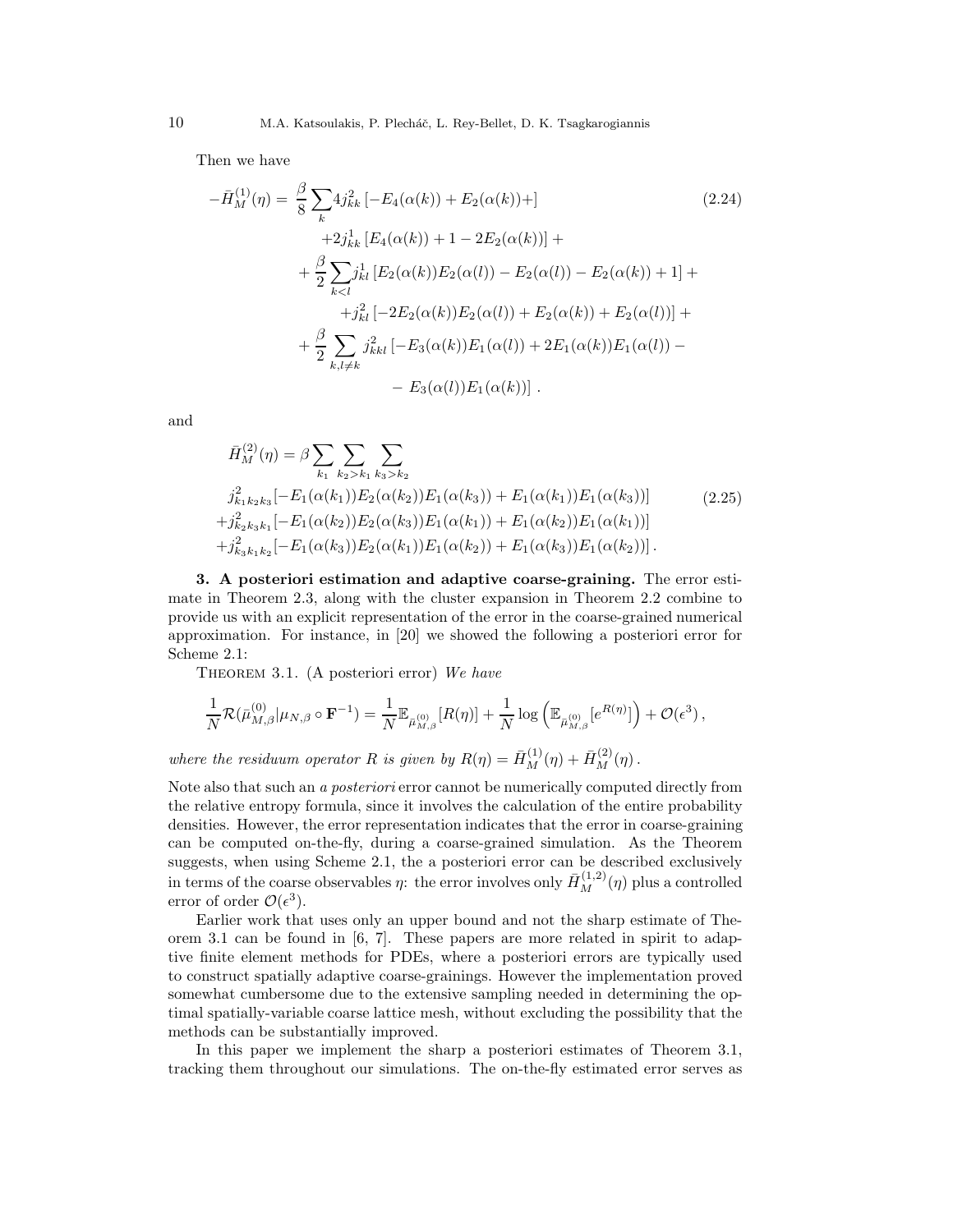a diagnostic tool for the quality of the coarse-grained simulations. It indicates when a particular level of coarse-graining produces excessive error and needs to be refined, or when it can be safely coarsened further in order to speed up the simulation. This approach leads to adaptive coarse-graining of the microscopic system and clearly relies on the fact that the coarse-grained models introduced in [19, 20] form a hierarchy of models. The hierarchy includes the microscopic description at the finest level, while it allows for a seamless transition between different resolutions.

We demonstrate the use of such diagnostics and the ensuing adaptive coarsegrainings in the numerical calculation of phase diagrams in systems with combined short and long range interactions. In this case it turns out that most of the phase diagram is constructed using coarse levels and hence inexpensive-simulations, while the relatively fewer regimes where critical phenomena arise, require finer, or even fully resolved simulations. The transitions from finer to coarser scales and back are done on-the-fly, based on the a posteriori error computation. The refinement or coarsening are govern by the error indicator of Theorem 3.1. We remark that this indicator does not easily relate to the absolute error of a given observable (e.g., magnetization). In the presented simulations a simple strategy has been adopted: the change of the level is controlled by the relative value of the indicator with respect to its maximal value along the simulation path. More elaborate strategies for the error control will be discussed elsewhere.

4. Computational algorithms and numerical experiments. The error estimates presented in Section 2.3 open a new way to evaluate a posteriori the quality of coarse-grained simulations performed with Scheme 2.1 or Scheme 2.2. The a posteriori indicator from Theorem 3.1 is useful for exploring phase diagrams efficiently and refininig the simulation only at critical regions of the parameter space. We demonstrate the properties of Scheme 2.1 and Scheme 2.2 on a prototype problem that includes both short-range and long-range interactions. Competing short-range and long-range interactions appear in diverse applications such as micromagnetics, epitaxial growth or macromolecular systems and their implementation is known to be a difficult computational task. The presented test example, due to M. Kardar [16], has analytical solutions in one or higher dimensions and exhibits a host of interesting complex behavior including phase transitions, multicritical behavior in the antiferromagnetic regime, as well as crossover from mean field to nearest-neighbor regimes. The one-dimensional system provides a suitable test bed since the exact (analytical) solutions are known for both the classical Ising system (i.e., the nearest-neighbor interactions only) and the mean-field model (the Curie-Weiss model). We use the exact solutions to ensure that the simulations are not influenced by finite-size effects. In all figures the exact solutions visually coincide with the fully resolved simulations, i.e.,  $q = 1$ . We computed error bars for statistical post-processing, however, they are not displayed in the figures due to their small relative size as compared to the scales of figures.

#### Test Example: combined short and long range interactions. ([16])

The model combines the classical nearest-neighbor interaction of Ising spins in the external magnetic field with a weak long-range interaction. By adding the long-range, Kac-type interaction we observe transition between the critical behavior of the Ising model and the mean-field model. We briefly describe the formulation of the model and refer the reader to [16] for more details about analysis and various types of phase transitions. The Hamiltonian of the system describes interaction of N spins coupled by a nearest-neighbor interaction of the strength  $K$  and a long-range Kac-type potential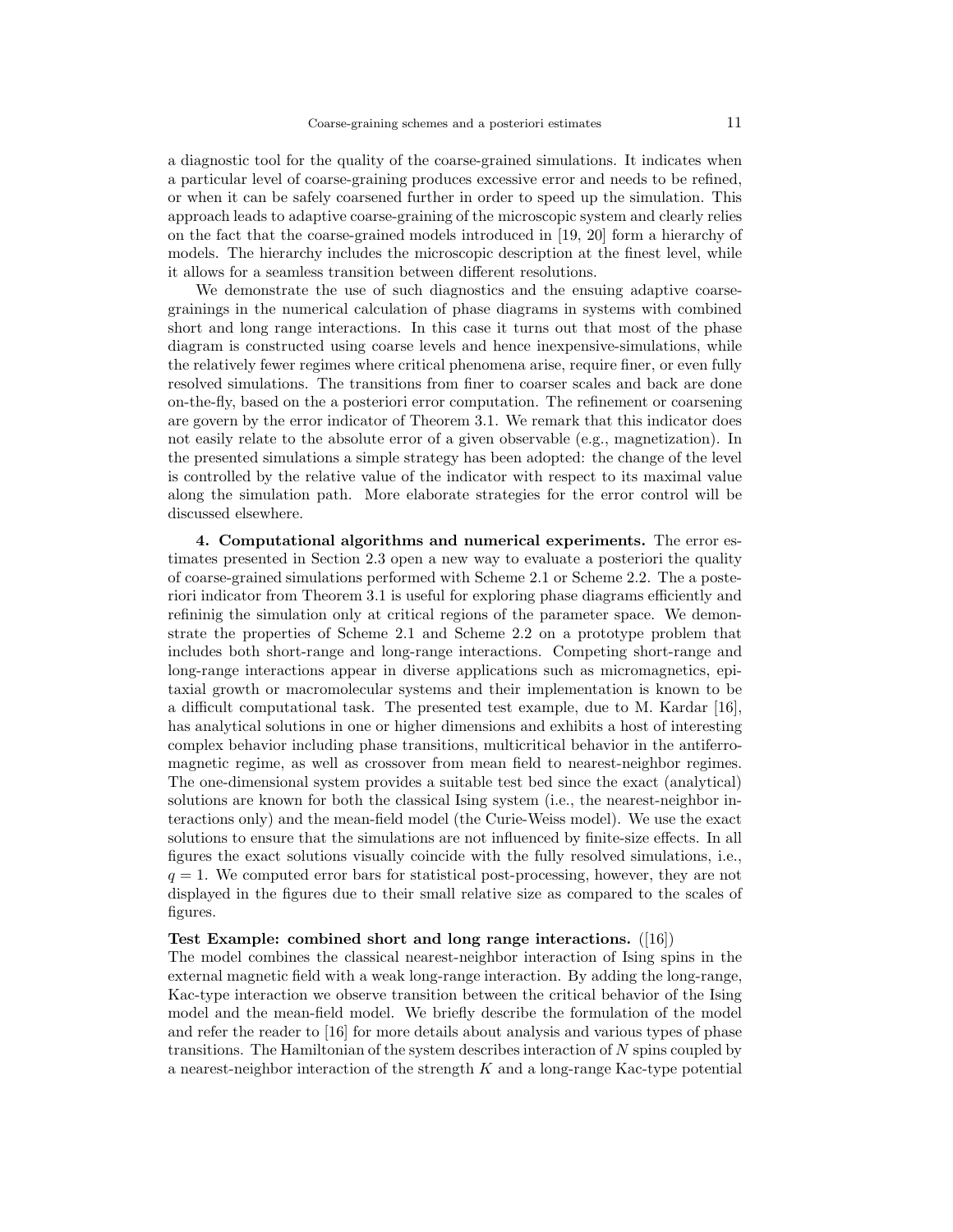of the constant strength  $J/N$ 

$$
\beta H(\sigma) = -\frac{K}{2} \sum_{x} \sum_{|y-x|=1} \sigma(x)\sigma(y) - \frac{J}{2N} \sum_{x} \sum_{y \neq x} \sigma(x)\sigma(y) - h \sum_{x} \sigma(x). \tag{4.1}
$$

The technique of central-limit minimization applied in [16] yields, in the thermodynamic limit  $N \to \infty$ , the minimization problem for the free energy  $F(K, J, h)$ 

$$
F(K, J, h) = \min_{m} \left\{ \frac{1}{2} J m^2 + F_0(K, Jm + h) \right\},\,
$$

where  $F_0 = F_0(K, h)$  is the free energy of the nearest neighbor  $(J = 0)$  Ising model with interaction strength  $K$  and external field  $h$ . Using the well-known explicit solution of the one-dimensional nearest neighbor Ising model we have

$$
F(K, J, h) =
$$
  
\n
$$
\min_{m} \left\{ \frac{1}{2} J m^2 - \log \left[ e^K \cosh(h + Jm) + (e^{2K} \sinh^2(h + Jm) + e^{-2K})^{1/2} \right] \right\},
$$

or equivalently the magnetization curve is given by the minimizer

$$
m_{\beta}(K, J, h) =
$$
  
arg min $\left(\frac{J}{2}m^2 - \log \left[e^K \cosh(h + Jm) + \sqrt{e^{2K} \sinh^2(h + Jm) + e^{-2K}}\right]\right)$ . (4.2)

A sketch of the phase diagram for  $h = 0$  is depicted in Figure 4.1. In the plane of parameters K and J, with  $h = 0$  there is a line of classical (mean-field) second-order transitions corresponding to  $J_c = e^{-2K}$  terminating at a classical tri-critical point given by  $K_t = -1/4 \log 3$ . The line separates the disordered state (with the mean magnetization  $\langle m \rangle = 0$ ) and the ferromagnetic state. We also plot magnetization curves depending on  $K$  for specific values of  $J$  indicated in the insets in the phase diagram. To remove degeneracy due to the reflectional symmetry we perform simulations with a small external field  $h = 0.05$  and plot the quantity  $\langle |m| \rangle$  rather than  $\langle m \rangle$ . By  $\langle \cdot \rangle$  we denote the expected value (average) with respect to the equilibrium Gibbs measure. Knowing the exact solution in the thermodynamic limit we can explore the behavior of the coarse-graining schemes at different regimes, depending on the choice of the parameters  $K$  and  $J$ .

Case I: Long-range interactions only,  $K = 0$ : First we choose  $K = 0$  which corresponds to a purely long-range interaction as in the Curie-Weiss model. The approximation of the hysteresis behavior in coarse-grained simulations provides a good test for the two coarse-graining schemes. It has been observed previously that hysteresis and critical behavior are not captured properly for short and intermediate range potentials, [19]. Similar issues in predicting critical behavior were also observed in [28] for coarse-graining of complex fluids. There an artificial solidification effect was observed for higher levels of coarse-graining. Similar issues arise in the coarse-graining of polymer chains [1].

In the numerical tests presented here we demonstrate that the derived corrections improve this behavior even in the case of nearest-neighbor interactions or high coarsegraining ratio  $q$ . The sampling of the equilibrium measure is done by using microscopic and coarse-grained Metropolis dynamics. We compute isotherms similarly to natural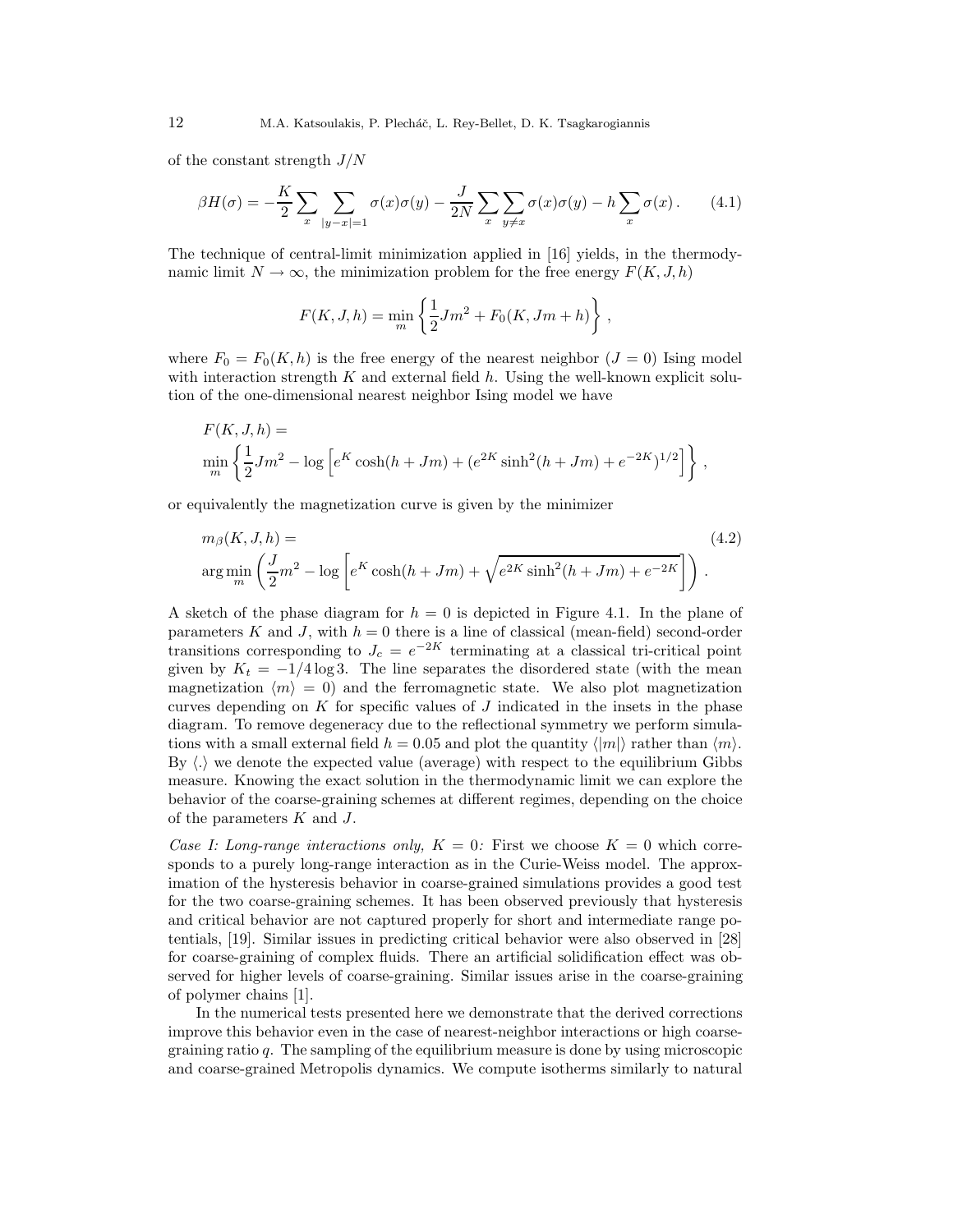

FIG. 4.1. Phase diagram for the one-dimensional model (the exact solution from [16]). Insets depict depends of the magnetization curve  $\langle |m| \rangle$  for the fixed value of J and the fixed external field  $h = 0$ .

parameter continuation, i.e., we trace the magnetization  $m<sub>\beta</sub>$  vs. external field h, first upon increasing the field  $h$  from low values and then decreasing it from high values.

While nearest neighbor Ising models in one dimension do not exhibit phase transitions, for infinitely long attractive interactions there exists a 2nd-order phase transition, and hysteresis behavior is observed according to the global mean-field theory for  $\beta > \beta_c$ , [12]. More explicitly, the mean-field (Curie-Weiss) model gives the magnetization curve as a solution of the non-linear equation

$$
m_{\beta}(h) = \tanh\left[\beta\big(J_0 m_{\beta}(h) + h\big)\right].\tag{4.3}
$$

The Curie-Weiss model exhibits phase transition at the critical temperature given by  $\beta_c J_0 = 1$  in the case of spins  $\{-1, 1\}$   $(\beta_c J_0 = 4$  for spins  $\{0, 1\})$ . Similarly Ising systems with long enough interaction radii also exhibit phase transitions. We explore two such cases below in the context of our coarse-graining schemes and use the mean field magnetization (4.3) as a point of reference.

All simulations have been done with the fine lattice of the size  $N = 512$ . As derived in Theorem 2.2 the errors depend on the interplay of three parameters  $q$ , L and  $\beta$ , and the potential J. Improvements due to application of higher-order Scheme 2.2 have been reported in [20]. The transition between two equilibria may not be estimated accurately in the coarse-grained model. The a posteriori error indicator we present here allows us to refine the level of coarse-graining at the critical regions of the phase diagram. This application of the error estimates is demonstrated in Figure 4.2 where most of the magnetisation curve is simulated at the level  $q = 8$  (i.e., coarse-graining to the nearest-neighbour) and it is adaptively refined to capture the transition accurately only at the transition region. In Figure 4.3 we also plot the distribution of the error along the continuation in  $h$ .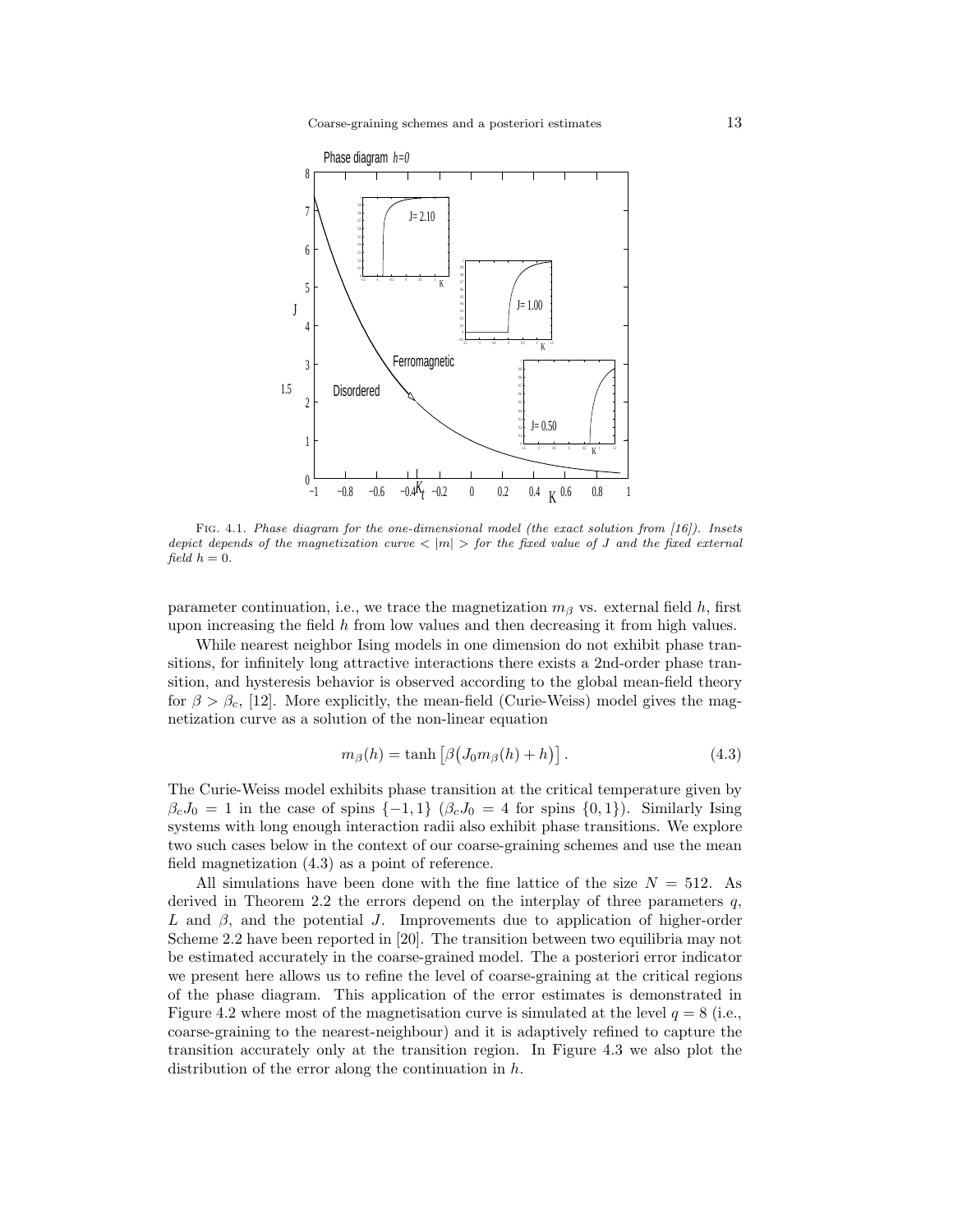

Magnetisation curve L\_long=8, J=1.0, L\_short=1, K=0, beta=2

Fig. 4.2. Demonstration of adaptivity dictated by the a posteriori error indicator. Magnetization curve for the purely long-range interaction case, i.e.,  $K = 0$ . Levels of coarse-graining for sampling at different points of the phase diagram  $h - \langle m \rangle$  are depicted in the middle of the figure.

Case II: short-range interactions only,  $J = 0$ : In this case the test problem reduces to the classical Ising model. We recall that in the case of nearest-neighbor interactions the one-dimensional system does not exhibit phase transition. In fact, the exact solution is given by a well-known formula (see, e.g., [25]), which we adopt to our choice of Hamiltonian with the constant nearest-neighbor  $(L = 1)$  interaction potential of strength  $K$ . The equilibrium magnetization curve is then given by

$$
m_{\beta}(h) = \frac{\sinh(\beta h)}{\sqrt{\sinh^2(\beta h) + e^{-2\beta K}}}.
$$
\n(4.4)

Our analysis predicts that the coarse-graining beyond the interaction range  $L$  in this case will produce significant errors. Nonetheless, Figure 4.4 demonstrates that including 3rd-order corrections in Scheme 2.2 improves the accuracy for a wide range of interaction strength K. Note that in the Ising model K and  $\beta$  play an equivalent role. Large values of  $K$  correspond to low temperatures. Therefore we include error bars for estimated statistical errors as an accurate sampling in low temperatures becomes more difficult. The discrepancies for higher values of  $K$  are consistent with the error estimate in Theorem 2.2. In Figure 4.4 we explored also a range of antiferromagnetic interactions, i.e., negative values of  $K$ . The exact magnetization curve is again given by (4.4) and is also depicted in Figure 4.5. Note that this regime exhibits microstructure (disordered phase) at the finest scale, when the external field  $h$  is close to zero; thus the coarse-grained observable  $\eta$ , which is essentially a local average (see Section 2.2), is not expected to work well. We estimate the error using the a posteriori error indicator and Figure 4.6 depicts distribution of error along the magnetization curve. When using the error indicator we can explore the phase diagram efficiently as we can limit the region of parameters (h in this case) where fully resolved, microscopic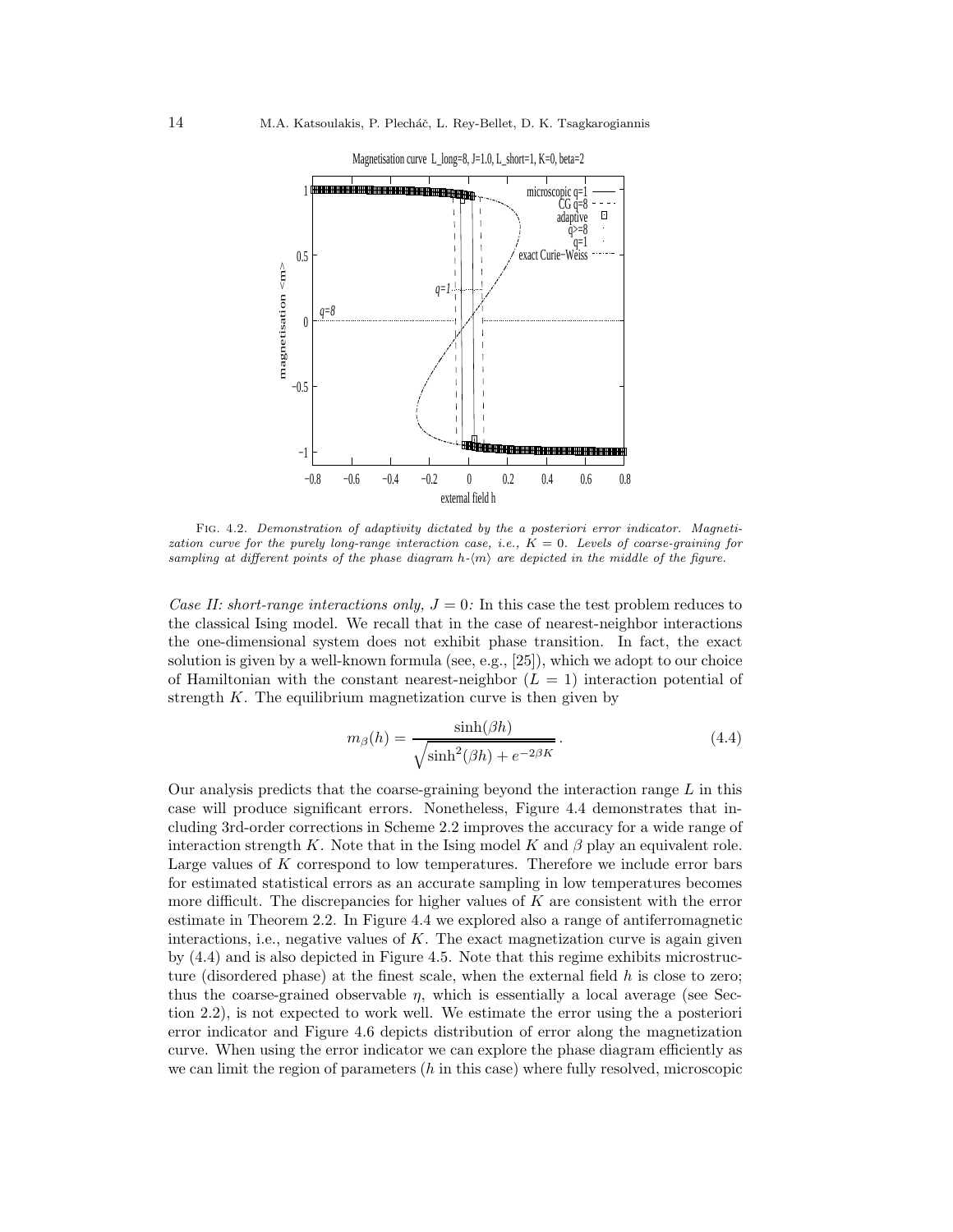

FIG. 4.3. Distribution of error for the purely long-range interaction case, i.e.,  $K = 0$ .

simulations need to be performed. This point is clearly visiaulized in Figure 4.5 where we also indicate the level of coarse-graining.

Case III: competing short and long-range interaction  $K \neq 0$  and  $J \neq 0$ : Many realistic lattice and off-lattice systems arising in diverse applications such as micromagnetics, epitaxial growth or macromolecular systems involve combinations of short-range and long-range interactions. We show a comparison of the exact solution  $(4.2)$  to coarsegrained simulations in Figure 4.7. It appears that both Scheme 2.1 and Scheme 2.2 perform modestly well, however a special coarse-graining strategy needs to be devised for such systems due to the short-range interactions in the Hamiltonian. In a subsequent paper [21] we will show how to extend our analysis to such systems with both short and long-range interactions. However, the presented strategy still allows us to perform simulations with adaptive coarse-graining in which case we can approximate the solution within a controlled error. We observe in Figure 4.7 that depending on the tolerance allowed in the simulation the refinement is not necessarily up to the microscopic level  $q = 1$ .

We conclude this section with a brief remark about the computational complexity of the approximations. As a simple measure of complexity we use the number of operations required for evaluating the Hamiltonian. Although the actual Monte Carlo step does not require evaluation of the full Hamiltonian the relative complexity with respect to the operation count of the full microscopic simulation  $q = 1$  is properly reflected by this measure. The major computational cost in a typical lattice simulation on a d-dimensional lattice will be related to evaluating the long-range interactions of the radius L. We summarize the computational complexity in Table 4 We see that the 3rd-order approximation gives an improved error estimate at the same computational cost whenever  $q = L$ , in other words, whenever we can compress interactions to the nearest-neighbor potential.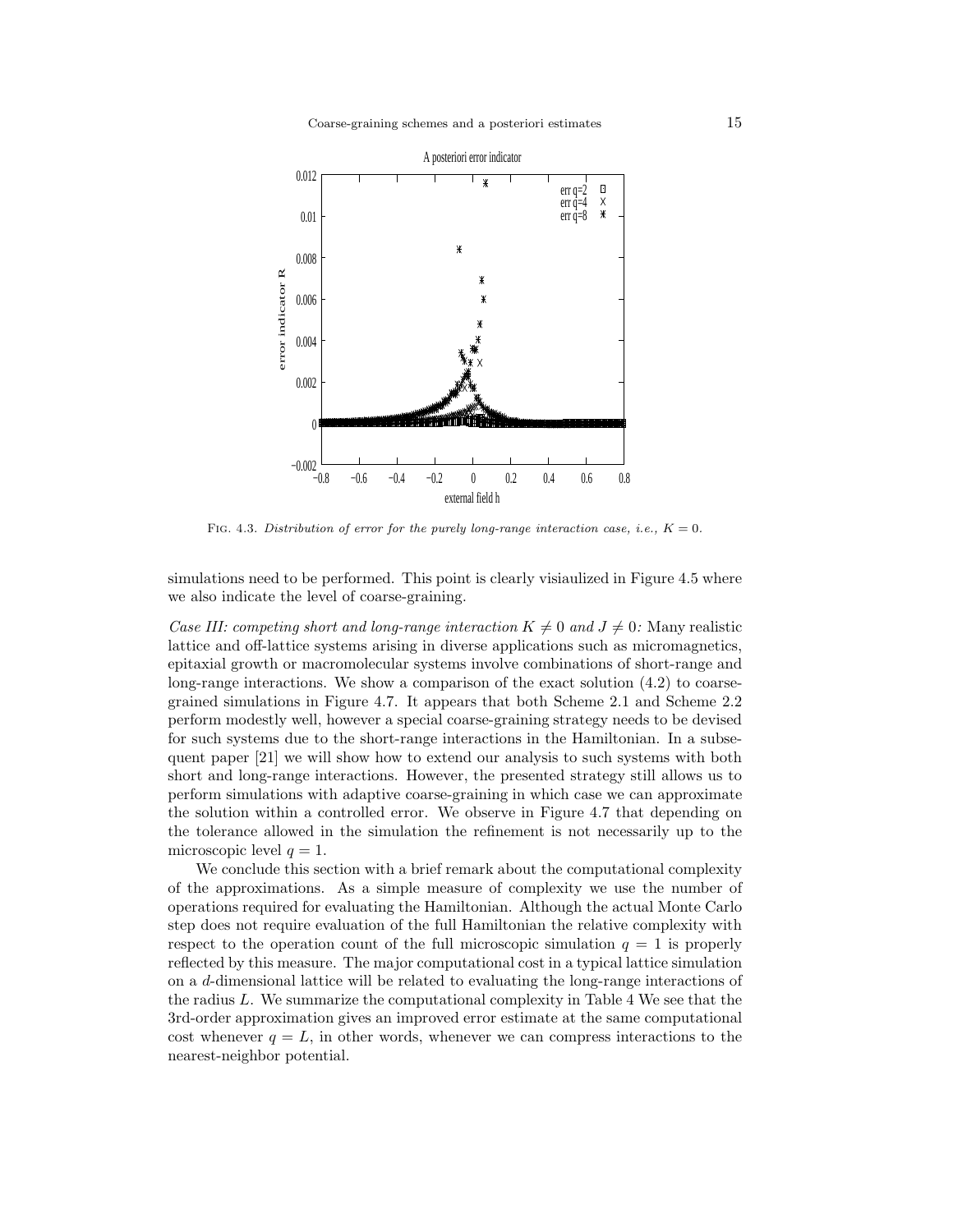

FIG. 4.4. Magnetization as a function of K for the external field  $h = 0.1$  and  $\beta = 1.0$ . Comparisons of the exact solution  $(4.4)$  with fully resolved  $(q = 1)$  and coarse-grained  $(q = 8)$ simulations with and without corrections. The interaction range is  $L = 1$ . Error bars are included in a few points to indicate statistical errors.



Fig. 4.5. Magnetization curve for a purely short-range interaction case with the nearestneighbour antiferromagnetic interaction  $K = -1$ . Levels of coarse-graining for sampling at different points of the phase diagram  $h - \langle m \rangle$  are depicted in the middle of the figure.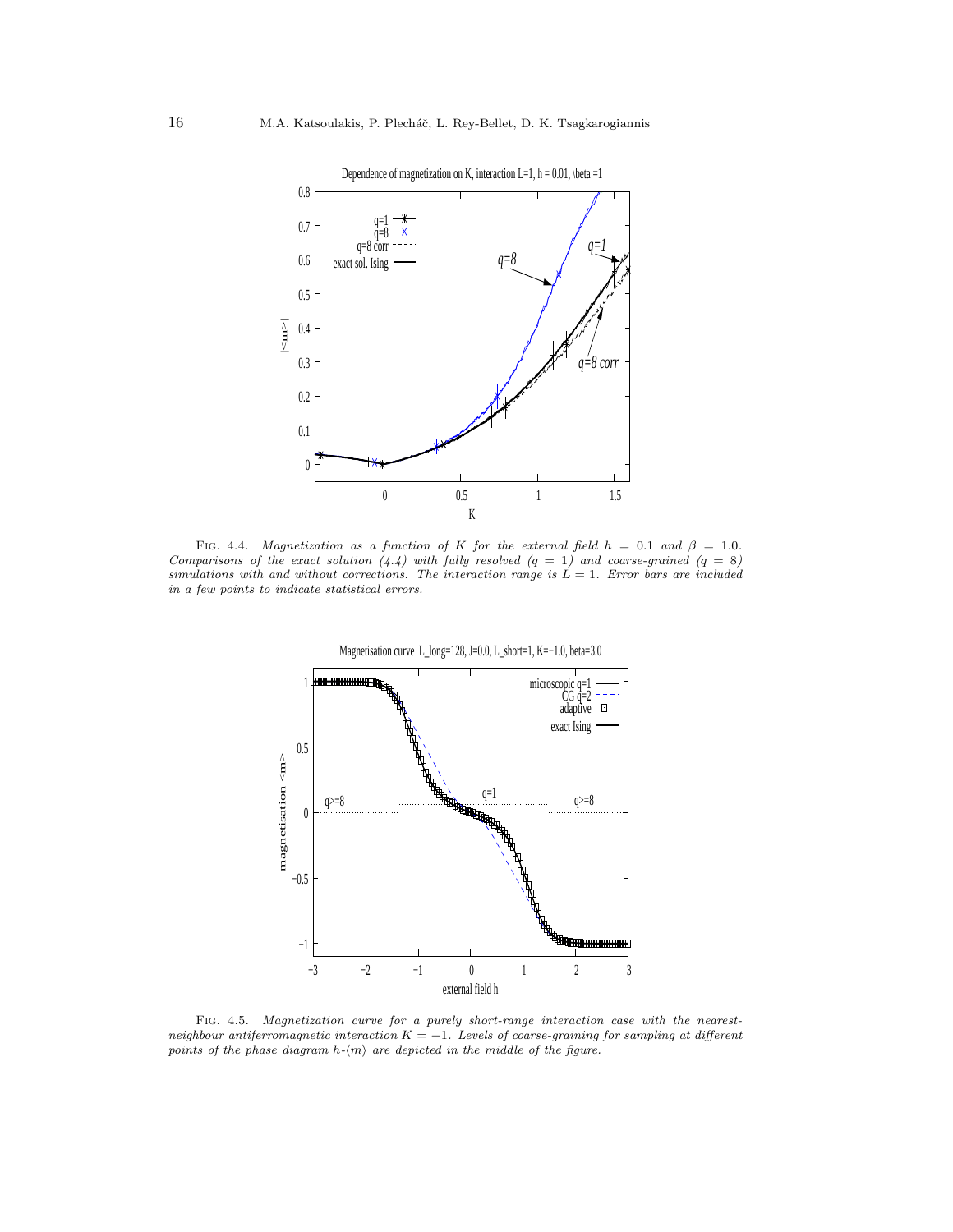

Fig. 4.6. Distribution of error for purely short-range interaction case with nearest-neighbour antiferromagnetic interaction, i.e.,  $K = -1$ .

|                                                     | Count                          | Speed-up                  |
|-----------------------------------------------------|--------------------------------|---------------------------|
| Microscopic $q = 1$ : $H_N(\sigma)$                 | $\mathcal{O}(N\overline{L^d})$ |                           |
| Scheme 2.1: $\bar{H}_{M}^{(0)}$                     | $\mathcal{O}(ML^d/q^d)$        | $\mathcal{O}(q^{2d})$     |
| Scheme 2.2: $\bar{H}_{M}^{(0)} + \bar{H}_{M}^{(1)}$ | $\mathcal{O}(ML^{2d}/q^{2d})$  | $\mathcal{O}(a^{3d}/L^d)$ |
| TARLE 4 1                                           |                                |                           |

Computational complexity of evaluating the Hamiltonian on the d-dimensional lattice for the interaction range L and the coarse-graining level q,

5. Connections to the coarse-graining of polymeric chains. In this paper as well as earlier in [20], we studied analytically and computationally strategies for coarse-graining many-particle microscopic systems. Our work focused on prototype stochastic lattice systems which provide a more tractable setup to study this problem, while at the same time they can still have complex collective behaviors which pose substantial challenges in devising accurate coarse-graining algorithms. At this point it seems that the our methodologies have the potential to be extended to more complex, off-lattice macromolecular systems. We next briefly outline how such an extension could be carried out by drawing some broad analogies between our current work and existing approaches in polymer science.

Coarse-graining of polymer and other macromolecular systems has attracted considerable attention in polymers science and engineering, [23, 27]. The primary goal is to group together in a systematic manner several atoms on a macromolecule, creating an effective new chain, as means of reducing the degrees of freedom of the original system. Some of the key challenges in this effort is the off-lattice set-up of the models, as well as the presence of complex short and long range interactions; in fact, the latter feature is what partly motivated our study in Section 4 of lattice systems with combined short and long range interactions. Here we consider as our microscopic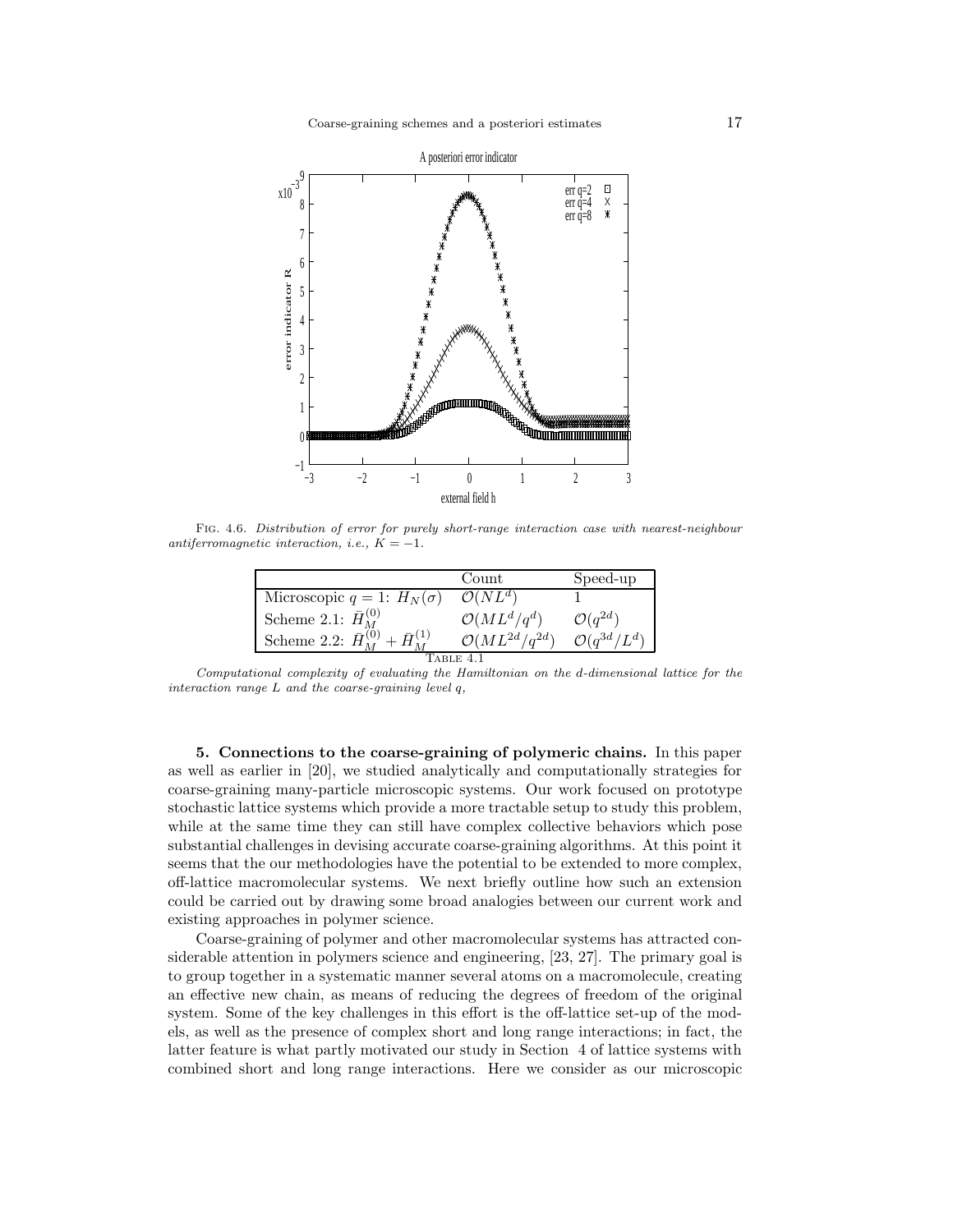

Magnetisation curve L\_short=1, L\_long=32, J=0.5, beta=1.0, h=0.05

FIG. 4.7. Adaptive coarse-graining in the computation of the magnetization curve  $\langle |m|\rangle$  depending on the strength of the short-range (nearest-neighbour) interaction K. Levels of coarse-graining for sampling at different points of the phase diagram  $h$ - $\langle m \rangle$  are depicted in the middle of the figure.

polymeric system a United Atom model, as typically studied in the polymer science coarse-graining literature, see for instance [4], [8], [10]. This class of models consists of n macromolecules (e.g. polymer chains) in a simulation box with a fixed volume at the inverse temperature  $\beta$ . Each molecule consists of m atoms. We have in total  $N = nm$  microscopic particles represented by their position in configuration space  $\mathbb{R}^{3d}$ ,  $X = (x_1, \ldots, x_N)$ , where  $x_i \in \mathbb{R}^3$  is the position vector of the *i*th atom. The interactions in the system are described by the Hamiltonian

$$
H_N(X) = H_{\text{b}}(X) + H_{\text{nb}}(X) + H_{\text{Coul}}(X) + H_{\text{wall}}(X) + H_{\text{kin}}(X) \tag{5.1}
$$

The first term  $H<sub>b</sub>$  defines *short-range* (bonded) interactions between neighboring atoms in each individual polymer chain; it is defined in terms of a potential  $U_{\rm b}$ , i.e.  $H_{\rm b} = \sum U_{\rm b}$  The second term  $H_{\rm nb}$  describes non-bonded long-range interactions between atoms in different chains and is typically modelled with a Lennard-Jones two-body potential  $U_{\text{nb}}$ . The Coulomb term  $H_{\text{Coul}}$  describes interactions associated with charged macromolecules, while  $H_{\text{wall}}$  interactions with walls. Finally the term  $H_{kin}$  is the total kinetic energy of the system. We next consider the canonical Gibbs measure (ensemble) at the inverse temperature  $\beta$  given by

$$
\mu(dX) = Z^{-1} e^{-\beta H_N(X)} \prod_i dx_i \,, \quad Z = \int_{\mathbf{X}} e^{-\beta H_N(X)} \prod_i dx_i \,. \tag{5.2}
$$

In order to obtain a coarse-grained description of the above system, we follow the standard practice in the aforementioned polymer science literature and lump together  $k$  microscopic atoms on the same chain into a single coarse-grained state, which is usually referred as a "super-atom"; we thus have  $M = N/k$  coarse-grained variables describing the whole system. The coarse variables are denoted by  $Q = (q_1, \ldots, q_M)$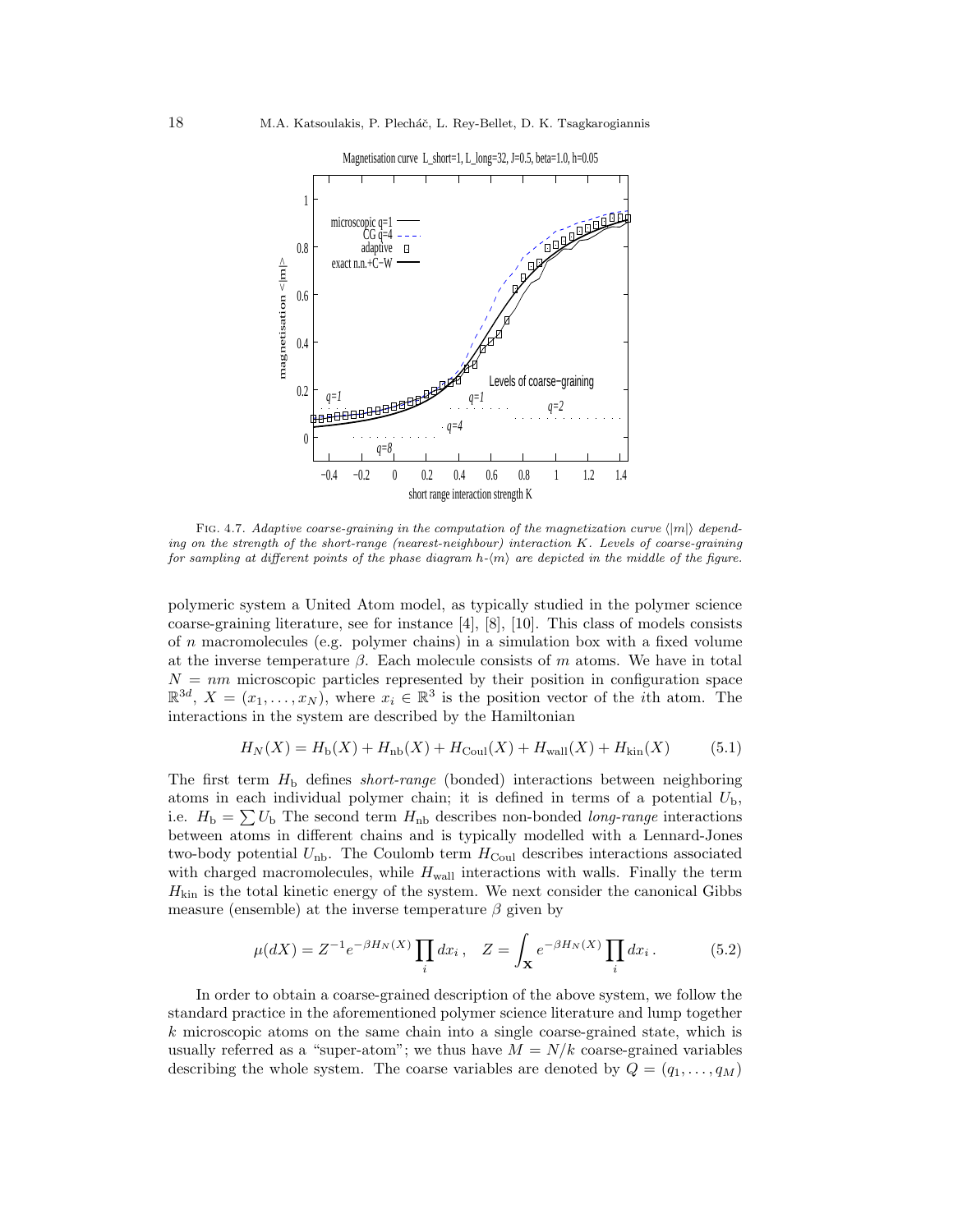

FIG. 4.8. Distribution of error in computing the K- $\langle |m|\rangle$  phase diagram.

where each  $q_i \in \mathbb{R}^3$  corresponds to one "super-atom". The new coarse state Q is completely analogous to the coarse variable  $\eta$  employed in the lattice case.

Once the coarse variables are selected, we focus on obtaining the coarse-grained Hamiltonian and the corresponding interaction potentials. In fact, as in the lattice case (2.8), the exact coarse-grained Hamiltonian  $H_M(Q)$  is defined by the renormalization map

$$
e^{-\beta \bar{H}_M(Q)} = \int_{\{X | \mathbf{F}X = Q\}} e^{-\beta H_N(X)} dX , \qquad (5.3)
$$

where **F** denotes again the projection from fine to coarse variables. Following our strategy outlined earlier for the lattice case, we would next need to identify a suitable first approximation  $\bar{H}_{M}^{(0)}(Q)$  and as in (2.10) rewrite (5.3) as

$$
\bar{H}_M(Q) = \bar{H}_M^{(0)}(Q) - \frac{1}{\beta} \log \int_{\{X | \mathbf{F}X = Q\}} e^{-\beta (H_N(X) - \bar{H}_M^{(0)}(Q))} dX.
$$
 (5.4)

Cluster expansions can be used to further improve the initial approximation  $\bar{H}_{M}^{(0)}(Q)$ , similarly to  $(1.2)$ .

This outline provides a brief sketch of how the coarse-grained procedure introduced in [20] is extended to off-lattice polymer systems. A detailed presentation, analysis and extensive simulations for the polymers case will appear in [11].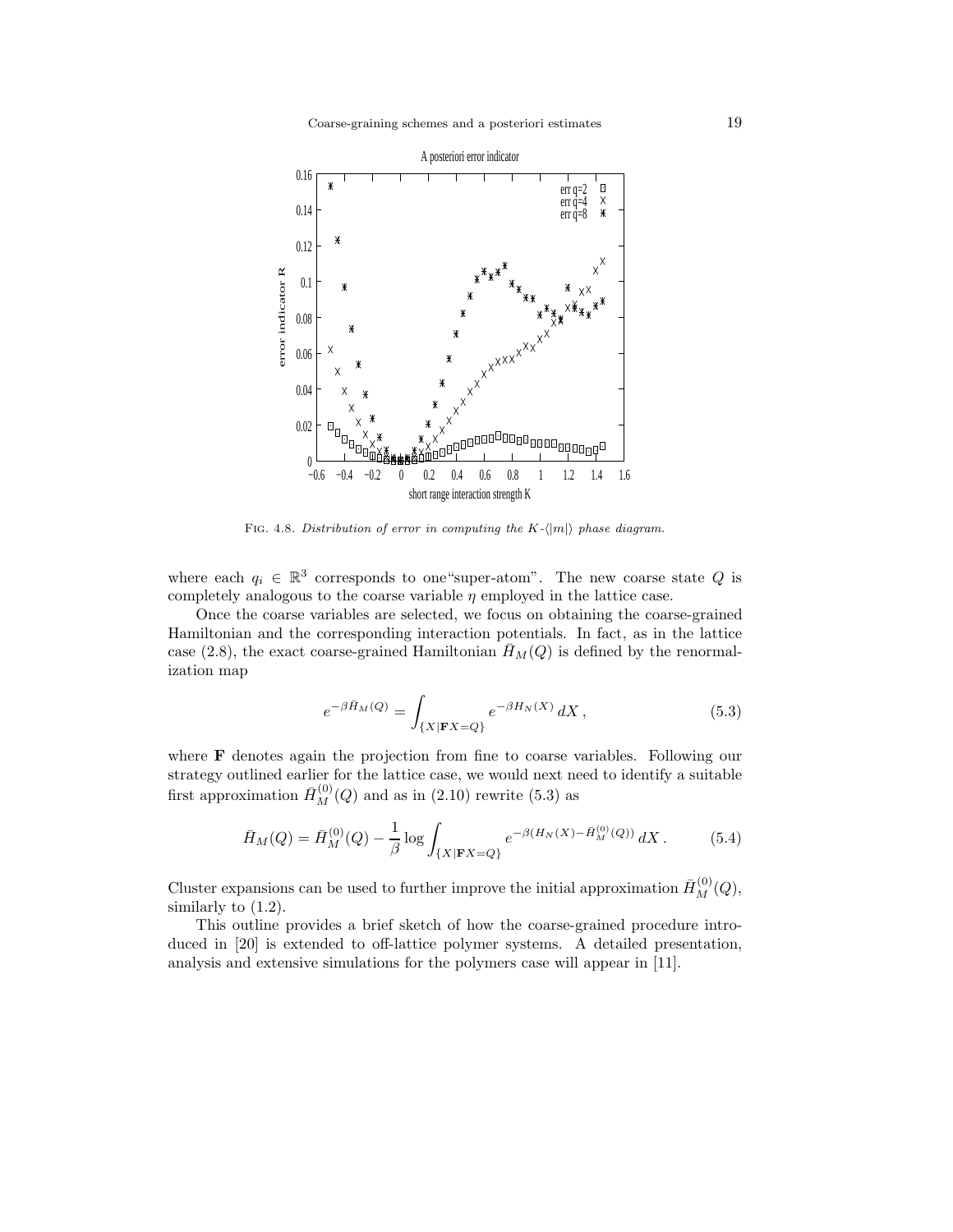#### REFERENCES

- [1] C. F. Abrams and K. Kremer. The effect of bond length on the structure of dense bead-spring polymer melts. J. Chem. Phys., 115:2776, 2001.
- [2] Anton Bovier and Miloš Zahradník. The low-temperature phase of Kac-Ising models. J. Statist. Phys., 87(1-2):311–332, 1997.
- [3] J. Bricmont, A. Kupiainen, and R. Lefevere, Renormalization group pathologies and the definition of Gibbs states, Comm. Math. Phys., 194 (1998), pp. 359–388.
- [4] W. J. Briels and R. L. C. Akkermans. Coarse-grained interactions in polymer melts: a variational approach. J. Chem. Phys., 115:6210, 2001.
- [5] M. Cassandro and E. Presutti. Phase transitions in Ising systems with long but finite range interactions. Markov Process. Related Fields, 2(2):241–262, 1996.
- [6] A. CHATTERJEE, M. KATSOULAKIS, AND D. VLACHOS, Spatially adaptive lattice coarse-grained Monte Carlo simulations for diffusion of interacting molecules, J. Chem. Phys., 121 (2004), pp. 11420–11431.
- [7]  $\longrightarrow$ , Spatially adaptive grand canonical ensemble Monte Carlo simulations, Phys. Rev. E, 71 (2005).
- [8] H. Fukunaga, J. J. Takimoto, and M. Doi. A coarse-grained procedure for flexible polymer chains with bonded and nonbonded interactions. J. Chem. Phys., 116:8183, 2002.
- [9] N. GOLDENFELD, Lectures on Phase Transitions and the Renormalization Group, vol. 85, Addison-Wesley, New York, 1992.
- [10] V. A. Harmandaris, N. P. Adhikari, N. F. A. van der Vegt, and K. Kremer. Hierarchical modeling of polysterene: From atomistic to coarse-grained simulations. Macromolecules, 39:6708, 2006.
- [11] V. A. Harmandaris, M. A. Katsoulakis and P. Plecháč. Coarse-graining schemes for off-lattice interacting particles with internal degrees of freedom. in preparation.
- [12] M. HILDEBRAND AND A. MIKHAILOV, Mesoscopic modeling in the kinetic theory of adsorbates, J. Chem. Phys., 100 (1996), p. 19089.
- [13] A. E. ISMAIL, G. RUTLEDGE, AND G. STEPHANOPOULOS, *Multiresolution analysis in statistical* mechanics. I. using wavelets to calculate thermodynamics properties, J. Chem. Phys., 118 (2003), pp. 4414–4424.
- [14]  $\longrightarrow$ , Multiresolution analysis in statistical mechanics. II. wavelet transform as a basis for Monte Carlo simulations on lattices, J. Chem. Phys., 118 (2003), p. 4424.
- [15] L. KADANOFF, Scaling laws for Ising models near  $t_c$ , Physics, 2 (1966), p. 263.
- [16] M. Kardar. Crossover to equivalent-neighbor multicritical behavior in arbitrary dimensions. Phys. Rev. B, 28:244–246, 1983.
- [17] M. KATSOULAKIS, A. MAJDA, AND D. VLACHOS, Coarse-grained stochastic processes for microscopic lattice systems, Proc. Natl. Acad. Sci, 100 (2003), pp. 782–782.
- [18] M. KATSOULAKIS AND J. TRASHORRAS, *Information loss in coarse-graining of stochastic particle* dynamics., J. Statist. Phys., 122 (2006), pp. 115–135.
- [19] M. A. KATSOULAKIS, A. J. MAJDA, AND D. G. VLACHOS, Coarse-grained stochastic processes and Monte Carlo simulations in lattice systems., J. Comp. Phys., 186 (2003), pp. 250–278.
- [20] M. A. Katsoulakis, L. Rey-Bellet, P. Plecháč, and D. Tsagkarogiannis. Coarse-graining schemes and a posteriori error estimates for stochastic lattice systems. To appear in M2AN Math. Model. Numer. Anal..
- [21] M. A. KATSOULAKIS, P. PLECHÁČ, L. REY-BELLET, AND D. K. TSAGKAROGIANNIS, Coarsegraining schemes for lattice systems with short and long range interactions. in preparation.
- [22] M. A. KATSOULAKIS, P. PLECHÁČ, AND A. SOPASAKIS, Error analysis of coarse-graining for stochastic lattice dynamics. to appear in SIAM J. Numer. Anal.
- [23] K. Kremer and F Müller-Plathe. Multiscale problems in polymer science: simulation approaches. MRS Bull., page 205, March 2001.
- [24] David P. Landau and Kurt Binder. A guide to Monte Carlo simulations in statistical physics. Cambridge University Press, Cambridge, 2000.
- [25] D. A. LAVIS AND G. M. BELL, Statistical Mechanics of Lattice Systems I, Springer Verlag, 1999.
- [26] J. L. Lebowitz, A. Mazel, and E. Presutti. Liquid-vapor phase transitions for systems with finite-range interactions. J. Statist. Phys., 94(5-6):955–1025, 1999.
- [27] F. Müller-Plathe. Coarse-graining in polymer simulation: from the atomistic to the mesoscale and back. Chem. Phys. Chem., 3:754, 2002.
- [28] I. V. PIVKIN AND G. E. KARNIADAKIS, Coarse-graining limits in open and wall-bounded dissipative particle dynamics systems, J. Chem. Phys., 124 (2006), p. 184101.
- [29] B. Simon, The Statistical Mechanics of Lattice Gases, Vol. I, Princeton series in Physics, 1993.